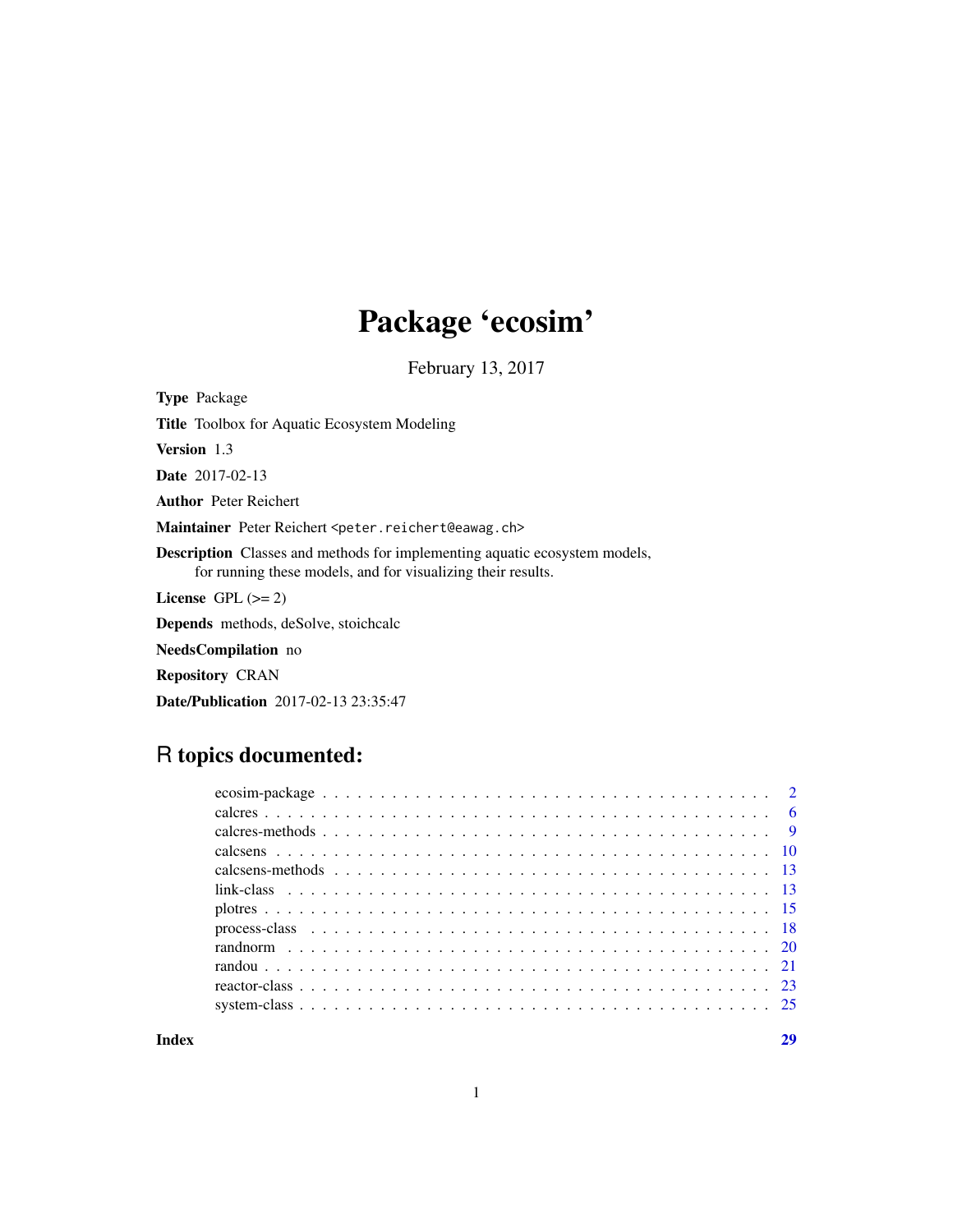<span id="page-1-0"></span>

# Description

Classes and methods for implementing aquatic ecosystem models, for running these models, and for visualizing their results.

Models are built by constructing objects of the classes

[process-class](#page-17-1), [reactor-class](#page-22-1), [link-class](#page-12-1), [system-class](#page-24-1).

A transformation processes ([process-class](#page-17-1)) is defined by a process rate (expression describing the dependence of the rate on substance or organism concentrations and external influence factors) and stoichiometric coefficients that describe how the rate affects different substances or organisms. It is recommended to calculate the stoichiometric coefficients with the function [calc.stoich.coef](#page-0-0) of the package [stoichcalc](#page-0-0) from substance and organism compositions. The output of this function can directly be used for the process definition. A reactor ([reactor-class](#page-22-1)) describes a well-mixed compartment of the environment (or of a laboratory system). For each reactor, inflow, outflow, substance and organism input and transformation processes can be defined. A link ([link-class](#page-12-1)) describes advective and/or diffusive exchange of substances and/or organisms between well-mixed reactors. Finally, a system ([system-class](#page-24-1)) consists of a single reactor or a set of isolated or linked reactors and can be used to describe a community or meta-community model of an ecosystem and the biogeochemical cycles.

Once a model is described by an object of the class system ([system-class](#page-24-1)), simulations can be performed using the member function

# [calcres](#page-5-1),

This function integrates the system of ordinary differential equations numerically using the function [ode](#page-0-0) of the package [deSolve](#page-0-0) and produces time series of the volumes and substance and organisms concentrations as a R matrix. The results can be visualized with arbitrary R functions or a summary of all results can be produced with the function

# [plotres](#page-14-1).

To propagate stochasticity and uncertainty to the results, stochastic parameter time series can be generated with the function

#### [randou](#page-20-1)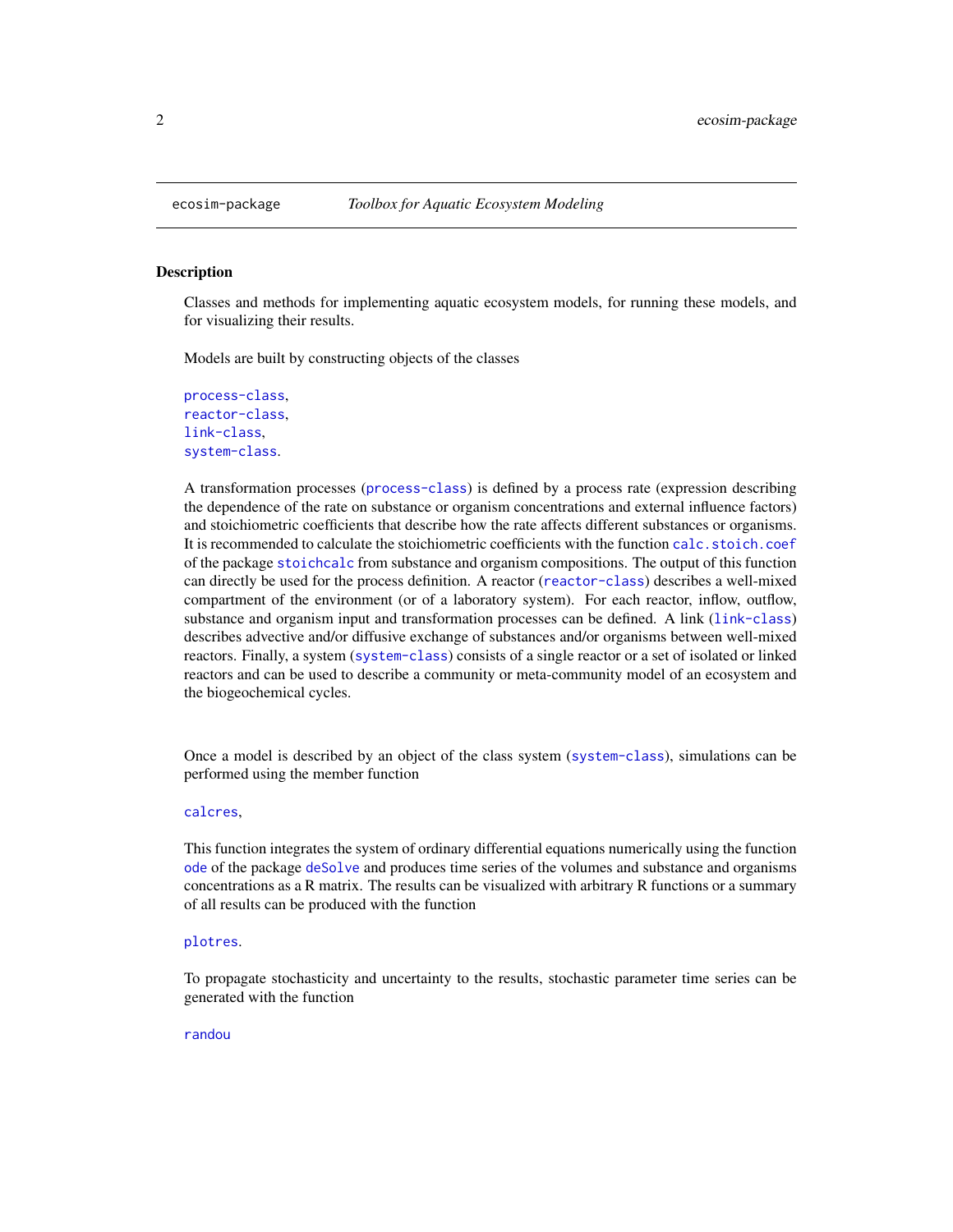# <span id="page-2-0"></span>ecosim-package 3

and parameter samples can be sampled with the function

#### [randnorm](#page-19-1)

to get a sample from the predictive distribution by Monte Carlo simulation.

### Details

| Package: | ecosim              |
|----------|---------------------|
| Type:    | Package             |
| Version: | 1.3                 |
| Date:    | 2017-02-13          |
| License: | $GPL (=2)$          |
| Depends: | deSolve, stoichcalc |

#### Note

The following demos are available:

lakemodel\_simple lakemodel\_intermediate lakemodel\_complex rivermodel\_simple rivermodel\_complex

#### Author(s)

Peter Reichert

Maintainer: Peter Reichert <peter.reichert@eawag.ch>

#### References

Omlin, M., Reichert, P. and Forster, R., Biogeochemical model of lake Zurich: Model equations and results, Ecological Modelling 141(1-3), 77-103, 2001.

Reichert, P., Borchardt, D., Henze, M., Rauch, W., Shanahan, P., Somlyody, L. and Vanrolleghem, P., River Water Quality Model no. 1 (RWQM1): II. Biochemical process equations, Water Sci. Tech. 43(5), 11-30, 2001.

Reichert, P. and Schuwirth, N., A generic framework for deriving process stoichiometry in environmental models, Environmental Modelling & Software, 25, 1241-1251, 2010.

Soetaert, K., Petzoldt, T., and Woodrow Setzer, R. Solving differential equations in R: Package deSolve. Journal of Statistical Software, 33(9), 2010.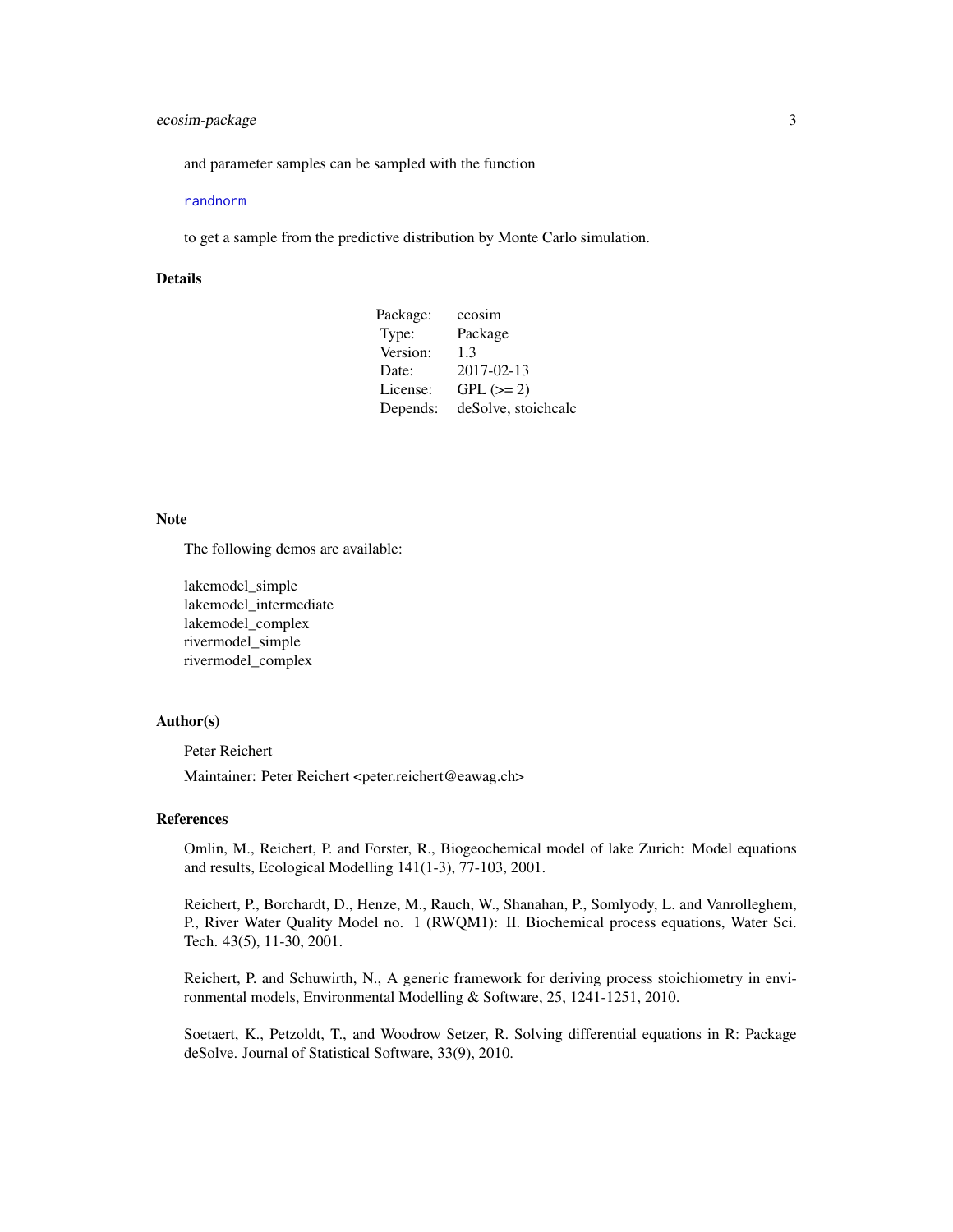<span id="page-3-0"></span>Soetaert, K., Cash, J., and Mazzia, F. Solving Differential Equations in R. Springer, Heidelberg, Germany. 2012.

# See Also

[deSolve](#page-0-0), [stoichcalc](#page-0-0),

```
# Definition of parameters:
# =========================
param \leq list(k.gro.ALG = 1, # 1/d
               k.gro.200 = 0.8, # m3/gDM/dk. death.ALG = 0.4, # 1/dk. death. Z00 = 0.08, # 1/dK.HPO4 = 0.002, # gP/m3Y.ZOO = 0.2, # gDM/gDM
               alpha.P.ALG = 0.002, # gP/gDMA = 8.5e+006, \# m2h.epi = 4, # m
               Q.in = 4, # m3/sC.ALG.ini = 0.05, # gDM/m3<br>C.Z00.ini = 0.1, # gDM/m3C.Z00.ini = 0.1,C.HPO4.ini = 0.02, # gP/m3C.HPO4.in = 0.04 # gP/m3
# Definition of transformation processes:
# =======================================
# Growth of algae:
# ----------------
gro.ALG <- new(Class = "process",
               name = "Growth of algae",
               rate = expression(k.gro.ALG
                                 *C.HPO4/(K.HPO4+C.HPO4)
                                 *C.ALG,
               stoich = list(C.ALG = expression(1), # gDM/gDMC.HPO4 = expression(-alpha.P.ALG))) # gP/gDM
# Death of algae:
# ---------------
death.ALG <- new(Class = "process",
               name = "Death of algae",
               rate = expression(k.death.ALG*C.ALG),
               stoich = list(C.ALG = expression(-1))) # gDM/gDM# Growth of zooplankton:
# ----------------------
```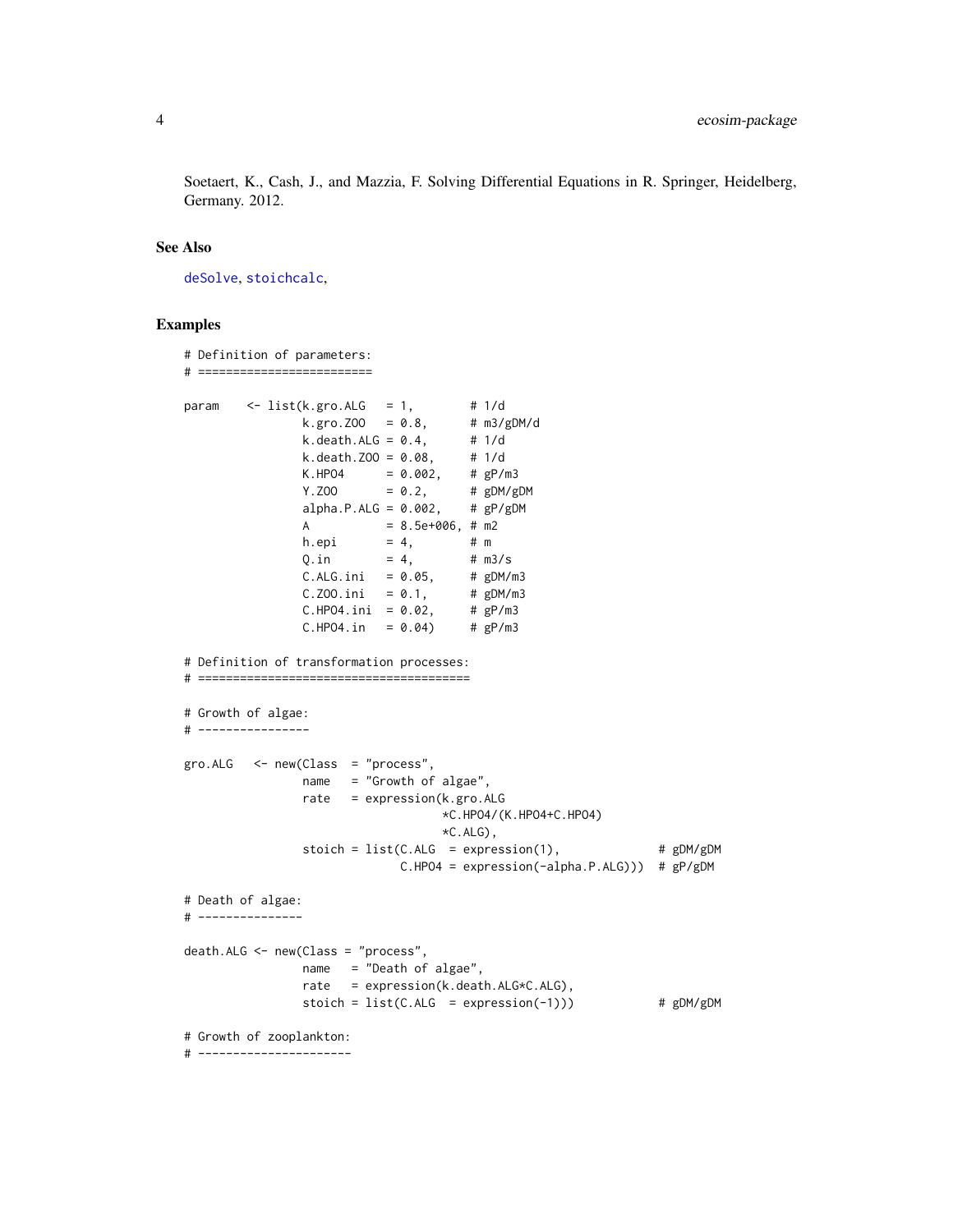```
gro.ZOO <- new(Class = "process",
               name = "Growth of zooplankton",
               rate = expression(k.gro.ZOO
                                 *C.ALG
                                  *C.ZOO),
               stoich = list(C.200 = expression(1), # gDM/gDMC.ALG = expression(-1/Y.ZOO))) # gP/gDM# Death of zooplankton:
# ---------------------
death.ZOO <- new(Class = "process",
               .<br>name = "Death of zooplankton",
               rate = expression(k.death.ZOO*C.ZOO),
               stoich = list(C.Z00 = expression(-1))) # gDM/gDM# Definition of reactor:
# ======================
# Epilimnion:
# -----------
epilimnion <-
  new(Class = "reactor",
      name = "Epilimnion",<br>volume.ini = expression(A*
                    = expression(A*h.epi),
      conc.pervol.ini = list(C.HPO4 = expression(C.HPO4.ini), # gP/m3
                            C.ALG = expression(C.ALG.ini), # gDM/m3C.Z00 = expression(C.Z00.ini)), # gDM/m3inflow = expression(Q.in*86400), # m3/d
      inflow.conc = list(C.HPO4 = expression(C.HPO4.in),
                            C.ALG = 0,
                            C.Z00 = 0,
      outflow = expression(Q.in*86400),
      processes = list(gro.ALG,death.ALG,gro.ZOO,death.ZOO))
# Definition of system:
# =====================
# Lake system:
# ------------
system <- new(Class = "system",
            name = "Lake",
            reactors = list(epilimnion),
            param = param,
            t.out = seq(0, 365, by=1))# Perform simulation:
# ===================
res <- calcres(system)
```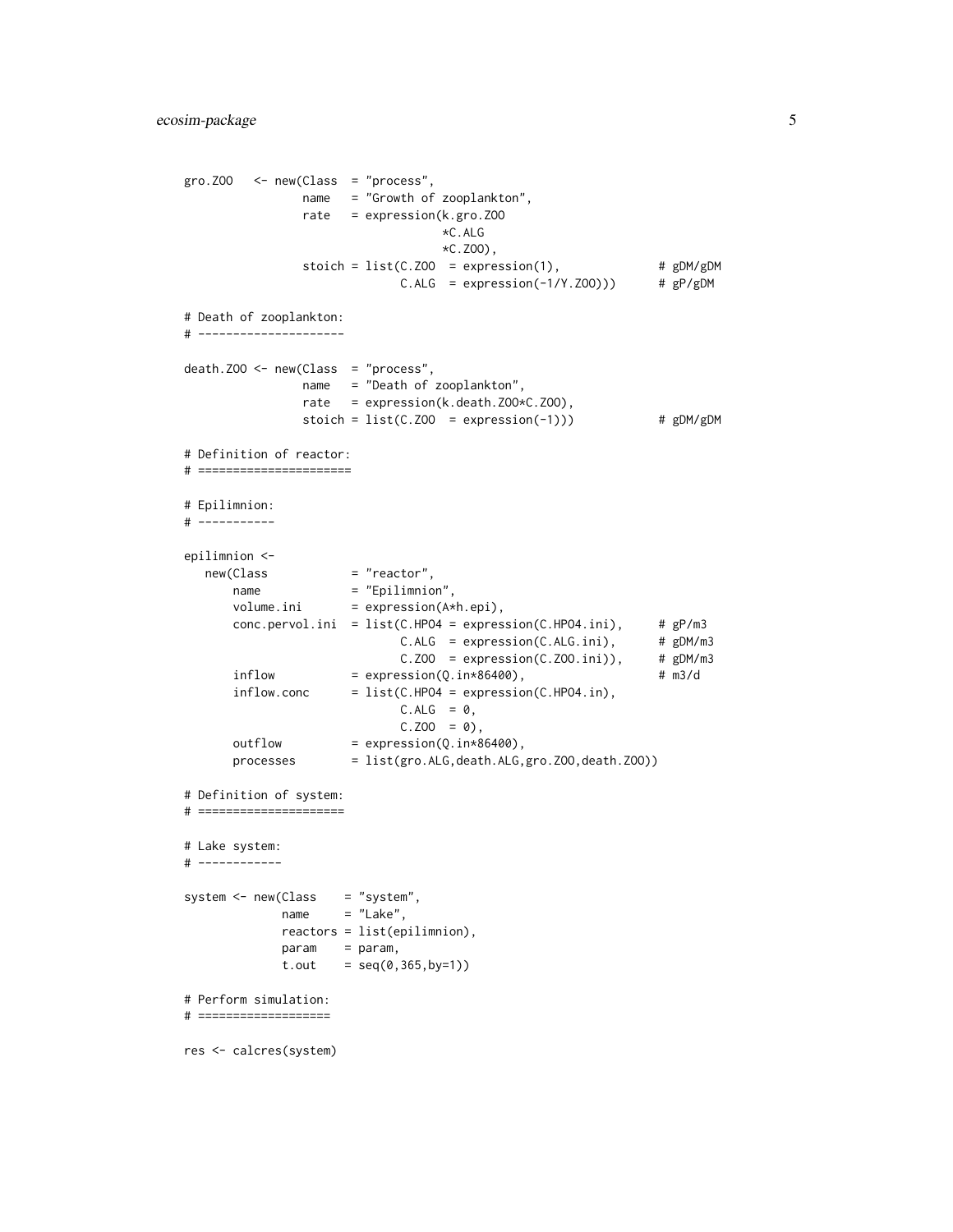```
# Plot results:
# =============
plotres(res) # plot to screen
plotres(res,file="ecosim_example_plot1.pdf") # plot to pdf file
plotres(res, colnames=c("C.ALG", "C.ZOO")) # plot selected variables
plotres(res, colnames=list("C.HPO4",c("C.ALG", "C.ZOO")))
plotres(res[1:100,], colnames=list("C.HPO4",c("C.ALG", "C.ZOO"))) # plot selected time steps
plotres(res = res, # plot to pdf file
       colnames = list("C.HPO4",c("C.ALG","C.ZOO")),
       file = "ecosim_example_plot2.pdf",
       width = 8,height = 4)
```
calcres *Performs a Simulation of the Model Passed as the Argument*

#### Description

Calculates a dynamic solution of the model defined by the argument and returns a numeric matrix with the volumes and substance and organism concentrations of all reactors at all points in time.

This function integrates the system of ordinary differential equations numerically using the function [ode](#page-0-0) of the package [deSolve](#page-0-0). The results can be visualized with arbitrary R functions or a summary of all results can be produced with the function

```
plotres.
```
# Usage

```
calcres(system,method="lsoda",...)
```
# Arguments

| system     | Object of type system-class that defines the model.                                                                                                                                                                                                                                                                                                                                        |
|------------|--------------------------------------------------------------------------------------------------------------------------------------------------------------------------------------------------------------------------------------------------------------------------------------------------------------------------------------------------------------------------------------------|
| method     | Integration algorithm to be used for numerically solving the system of ordi-<br>nary differential equations. Available algorithms: "lsoda", "lsode", "lsodes",<br>"lsodar", "vode", "daspk", "euler", "rk4", "ode23", "ode45", "radau", "bdf",<br>"bdf_d", "adams", "impAdams", "impAdams_d". See function ode of the pack-<br>age desolve for more details on the integration algorithms. |
| $\ddots$ . | Further arguments are passed to the solver. See function ode of the package<br>deSolve for more details on the integration algorithms and their control param-<br>eters.                                                                                                                                                                                                                   |

<span id="page-5-0"></span>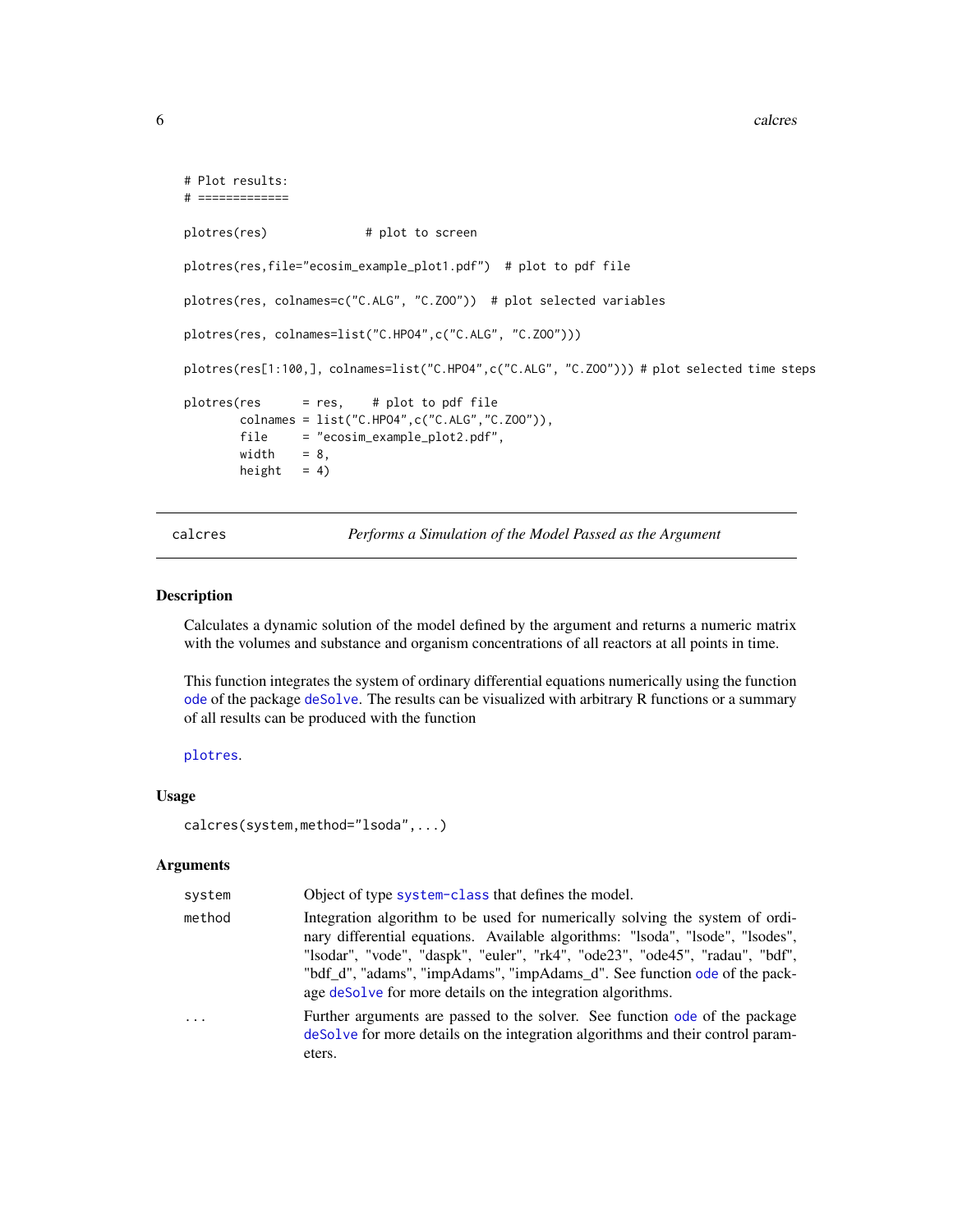#### <span id="page-6-0"></span>calcres  $\sim$  7

#### Value

The function returns a numeric matrix with the volumes and concentrations of substances and organisms of all reactors (columns) for all points in time (rows)

# Author(s)

Peter Reichert <peter.reichert@eawag.ch>

#### References

Omlin, M., Reichert, P. and Forster, R., Biogeochemical model of lake Zurich: Model equations and results, Ecological Modelling 141(1-3), 77-103, 2001.

Reichert, P., Borchardt, D., Henze, M., Rauch, W., Shanahan, P., Somlyody, L. and Vanrolleghem, P., River Water Quality Model no. 1 (RWQM1): II. Biochemical process equations, Water Sci. Tech. 43(5), 11-30, 2001.

Reichert, P. and Schuwirth, N., A generic framework for deriving process stoichiometry in environmental models, Environmental Modelling & Software, 25, 1241-1251, 2010.

Soetaert, K., Petzoldt, T., and Woodrow Setzer, R. Solving differential equations in R: Package deSolve. Journal of Statistical Software, 33(9), 2010.

Soetaert, K., Cash, J., and Mazzia, F. Solving Differential Equations in R. Springer, Heidelberg, Germany. 2012.

#### See Also

[process-class](#page-17-1), [reactor-class](#page-22-1), [link-class](#page-12-1), [system-class](#page-24-1), [plotres](#page-14-1).

# Examples

# Definition of parameters:

```
# =========================
param \leq list(k.gro.ALG = 1, # 1/d
              k.gro. ZOO = 0.8, # m3/gDM/dk. death.ALG = 0.4, # 1/dk. death. Z00 = 0.08, # 1/dK.HPO4 = 0.002, # gP/m3Y. ZOO = 0.2, # gDM/gDMalpha.P.ALG = 0.002, # gP/gDMA = 8.5e+006, # m2
              h.epi = 4, # m
              Q.in = 4, # m3/sC.ALG.ini = 0.05, # gDM/m3<br>C.Z00.ini = 0.1, # gDM/m3C.Z00.ini = 0.1,C.HPO4.ini = 0.02, # gP/m3C.HPO4.in = 0.04 # gP/m3
```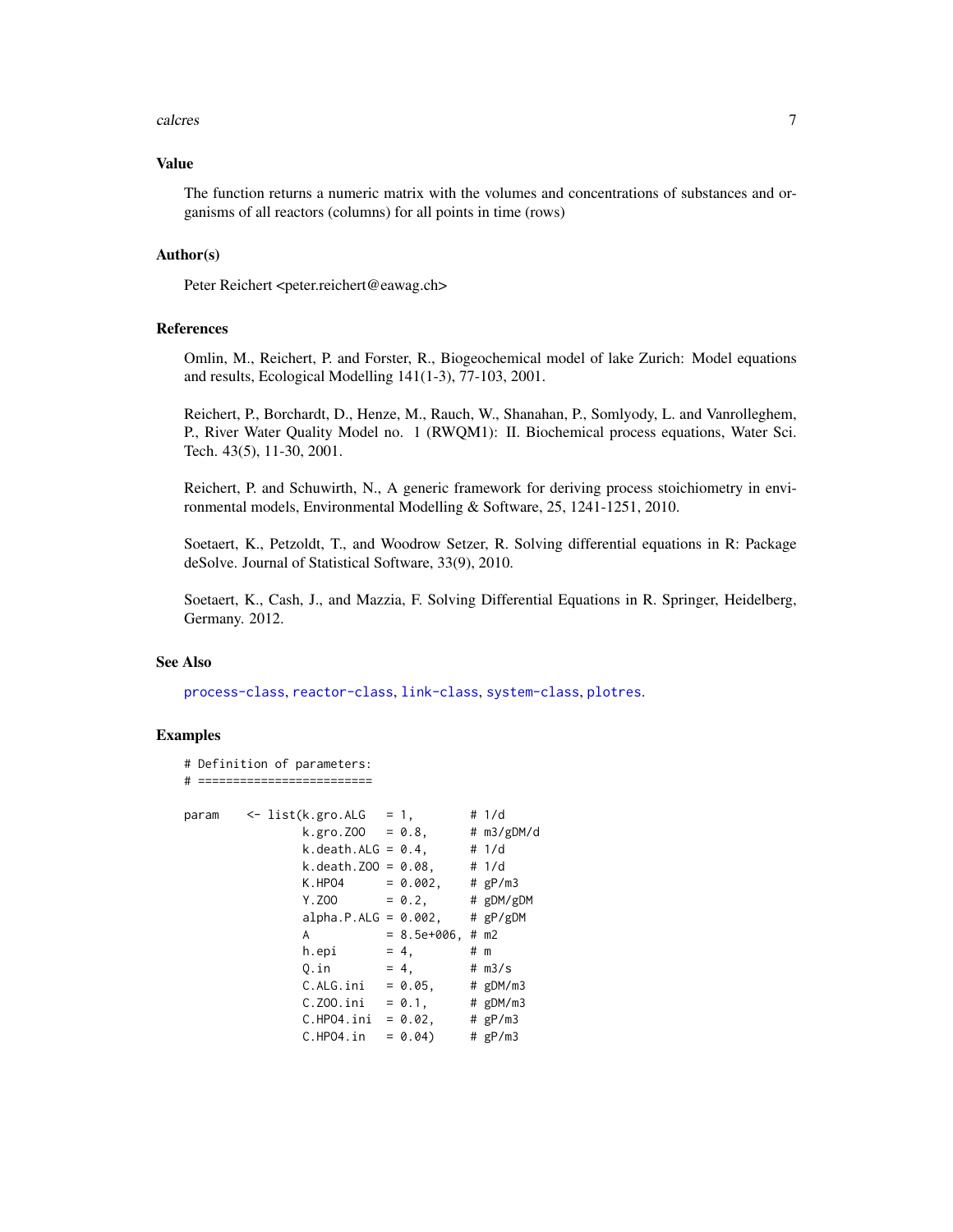```
# Definition of transformation processes:
# =======================================
# Growth of algae:
# ----------------
gro.ALG <- new(Class = "process",
               name = "Growth of algae",
               rate = expression(k.gro.ALG
                                  *C.HPO4/(K.HPO4+C.HPO4)
                                  *C.ALG),
               stoich = list(C.ALG = expression(1), # gDM/gDMC.HPO4 = expression(-alpha.P.ALG))) # gP/gDM
# Death of algae:
# ---------------
death.ALG <- new(Class = "process",
               name = "Death of algae",
               rate = expression(k.death.ALG*C.ALG),
               stoich = list(C.ALG = expression(-1))) # gDM/gDM# Growth of zooplankton:
# ----------------------
gro.ZOO <- new(Class = "process",
               name = "Growth of zooplankton",
               rate = expression(k.gro.ZOO
                                  *C.ALG
                                  *C.ZOO),
                stoich = list(C.Z00 = expression(1), # gDM/gDMC.ALG = expression(-1/Y.ZOO))) # gP/gDM
# Death of zooplankton:
# ---------------------
death.Z00 \leq new(Class = "process",name = "Death of zooplankton",
               rate = expression(k.death.ZOO*C.ZOO),
               stoich = list(C.Z00 = expression(-1))) # gDM/gDM# Definition of reactor:
# ======================
# Epilimnion:
# -----------
epilimnion <-
  new(Class = "reactor",
     name = "Epilimnion",
      volume.ini = cyrriminion,<br>volume.ini = expression(A*h.epi),
      conc.pervol.ini = list(C.HPO4 = expression(C.HPO4.ini), # gP/m3
                             C.ALG = expression(C.ALG.ini), # gDM/m3
```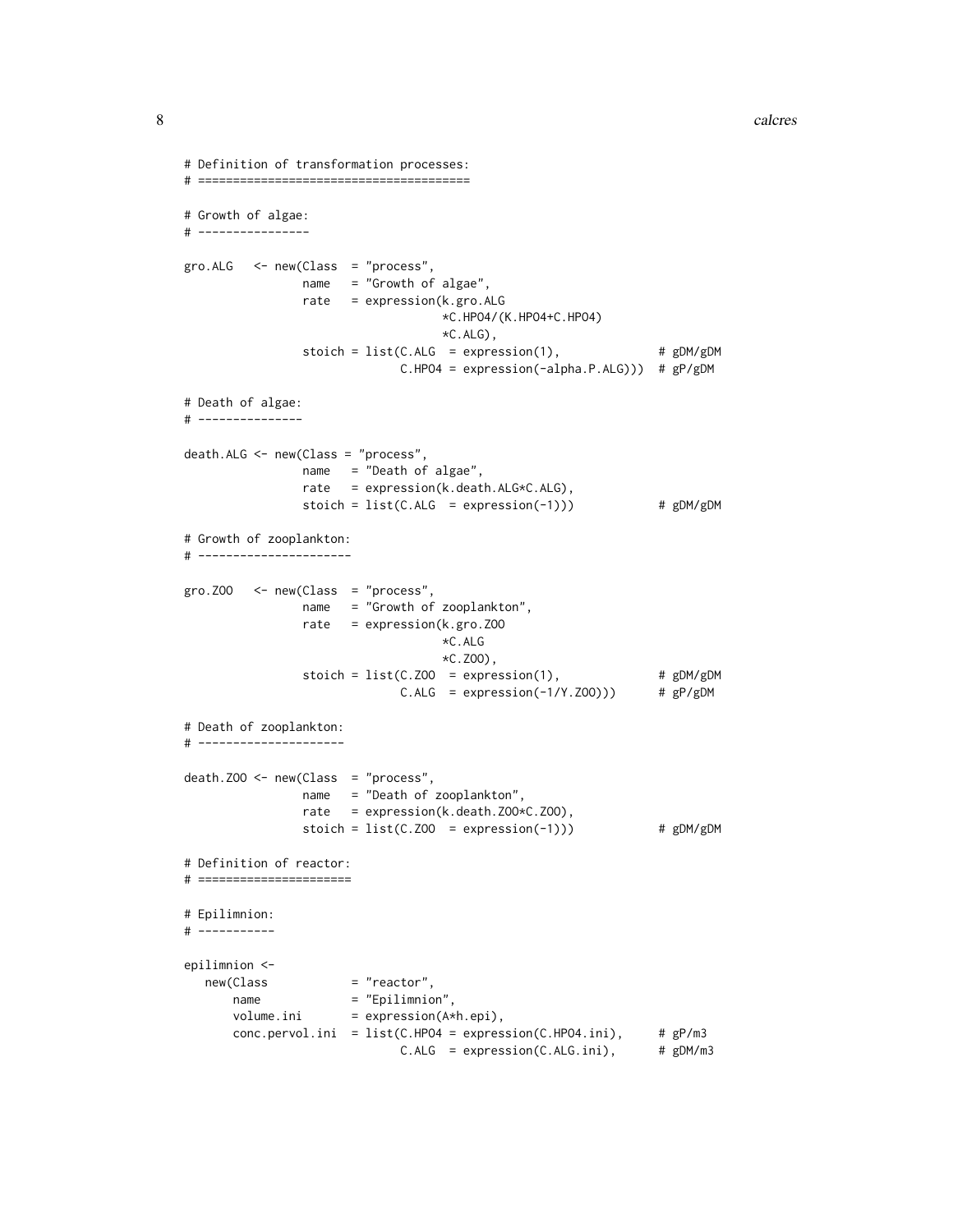```
C.Z00 = expression(C.Z00.ini)), # gDM/m3inflow = expression(Q.in*86400), # m3/d
      inflow.conc = list(C.HPO4 = expression(C.HPO4.in),
                           C.ALG = 0,
                            C.Z00 = 0,
      outflow = expression(Q.in*86400),processes = list(gro.ALG,death.ALG,gro.ZOO,death.ZOO))
# Definition of system:
# =====================
# Lake system:
# ------------
system <- new(Class = "system",
            name = "Lake",reactors = list(epilimnion),
            param = param,
            t.out = seq(0, 365, by=1))# Perform simulation:
# ===================
res <- calcres(system)
# Plot results:
# =============
plotres(res) # plot to screen
plotres(res,file="ecosim_example_plot1.pdf") # plot to pdf file
plotres(res, colnames=c("C.ALG", "C.ZOO")) # plot selected variables
plotres(res, colnames=list("C.HPO4",c("C.ALG", "C.ZOO")))
plotres(res[1:100,], colnames=list("C.HPO4",c("C.ALG", "C.ZOO"))) # plot selected time steps
plotres(res = res, # plot to pdf file
       colnames = list("C.HPO4",c("C.ALG","C.ZOO")),
       file = "ecosim_example_plot2.pdf",
       width = 8,height = 4)
```
<span id="page-8-1"></span>calcres-methods calcres

#### Description

[calcres](#page-5-1) calculates a dynamic solution of the model defined by the argument.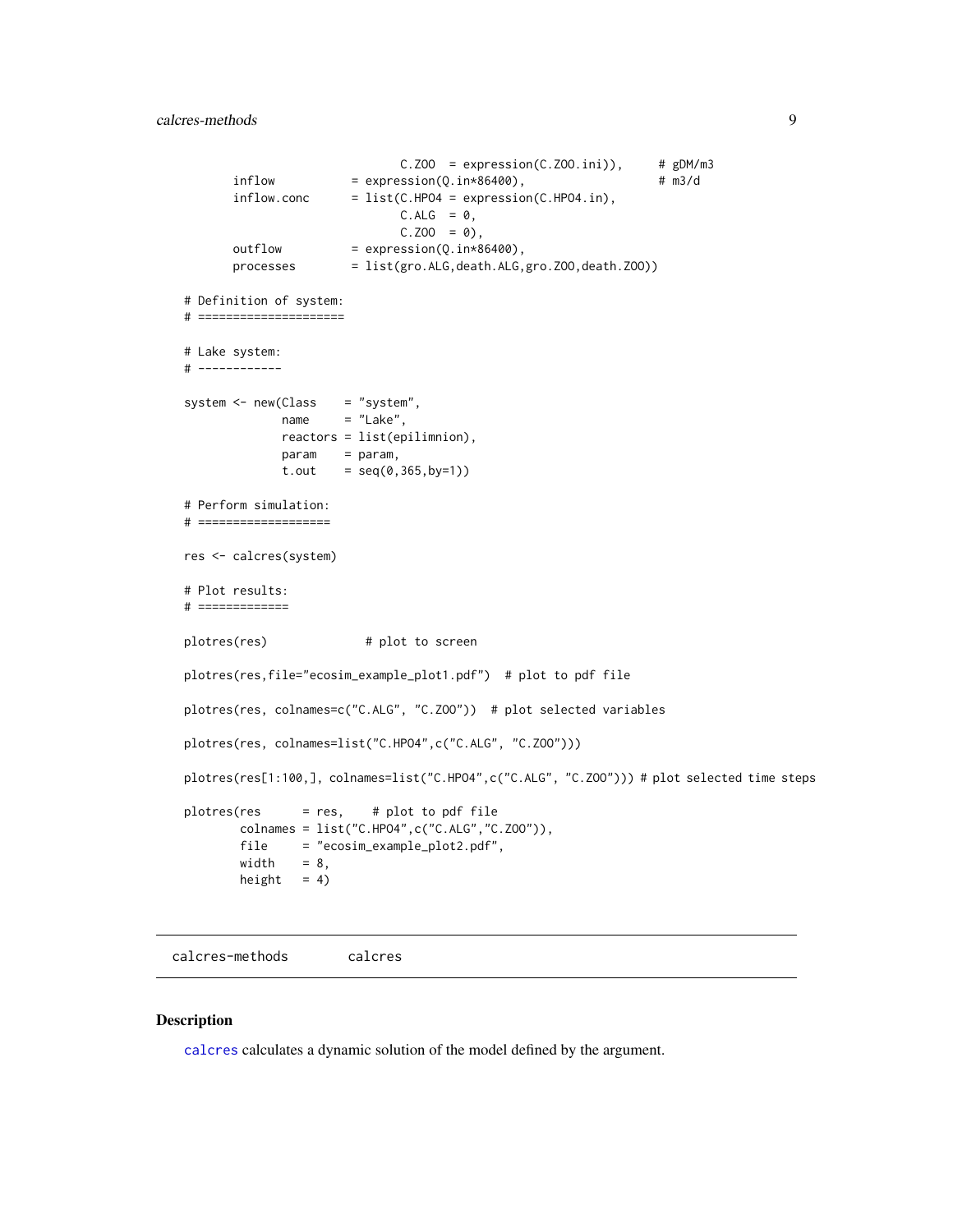# Methods

```
signature(system = "ANY")
signature(system = "system")
```
<span id="page-9-1"></span>

| calcsens |  |
|----------|--|
|          |  |

Performs a Sensitivity Analysis of the Model Passed as the Argument

# Description

Calculates dynamic solutions of the model defined by the argument with modified parameter values. Each of the specified parameters is multiplied in sequence by the provided scaling factors to produce complete model output matrices for all individual parameter modifications.

#### Usage

```
calcsens(system, param.sens, scaling.factors=c(1,0.5,2))
```
# Arguments

| system          | Object of type system-class that defines the model.                                                                                                                             |
|-----------------|---------------------------------------------------------------------------------------------------------------------------------------------------------------------------------|
| param.sens      | Vector of parameter names for which sensitivity analysis should be performed.<br>The names must be a subset of the names used in the parameter entry of the<br>argument system. |
| scaling.factors |                                                                                                                                                                                 |
|                 | Numerical vector of scaling factors with which the parameters should be multi-<br>plied. It is recommended that the scaling factors include unity as the first entry            |

to get the basic simulation results. The default is to use the scaling factors 1, 0.5

#### Value

The function returns a list of lists of result matrices of the method [calcres-methods](#page-8-1). The outer list is over the parameters, the inner list over the different values of each parameter. Note that the function [plotres](#page-14-1) can be used to plot the results.

#### Author(s)

Peter Reichert <peter.reichert@eawag.ch>

and 2.

# References

Omlin, M., Reichert, P. and Forster, R., Biogeochemical model of lake Zurich: Model equations and results, Ecological Modelling 141(1-3), 77-103, 2001.

Reichert, P., Borchardt, D., Henze, M., Rauch, W., Shanahan, P., Somlyody, L. and Vanrolleghem, P., River Water Quality Model no. 1 (RWQM1): II. Biochemical process equations, Water Sci.

<span id="page-9-0"></span>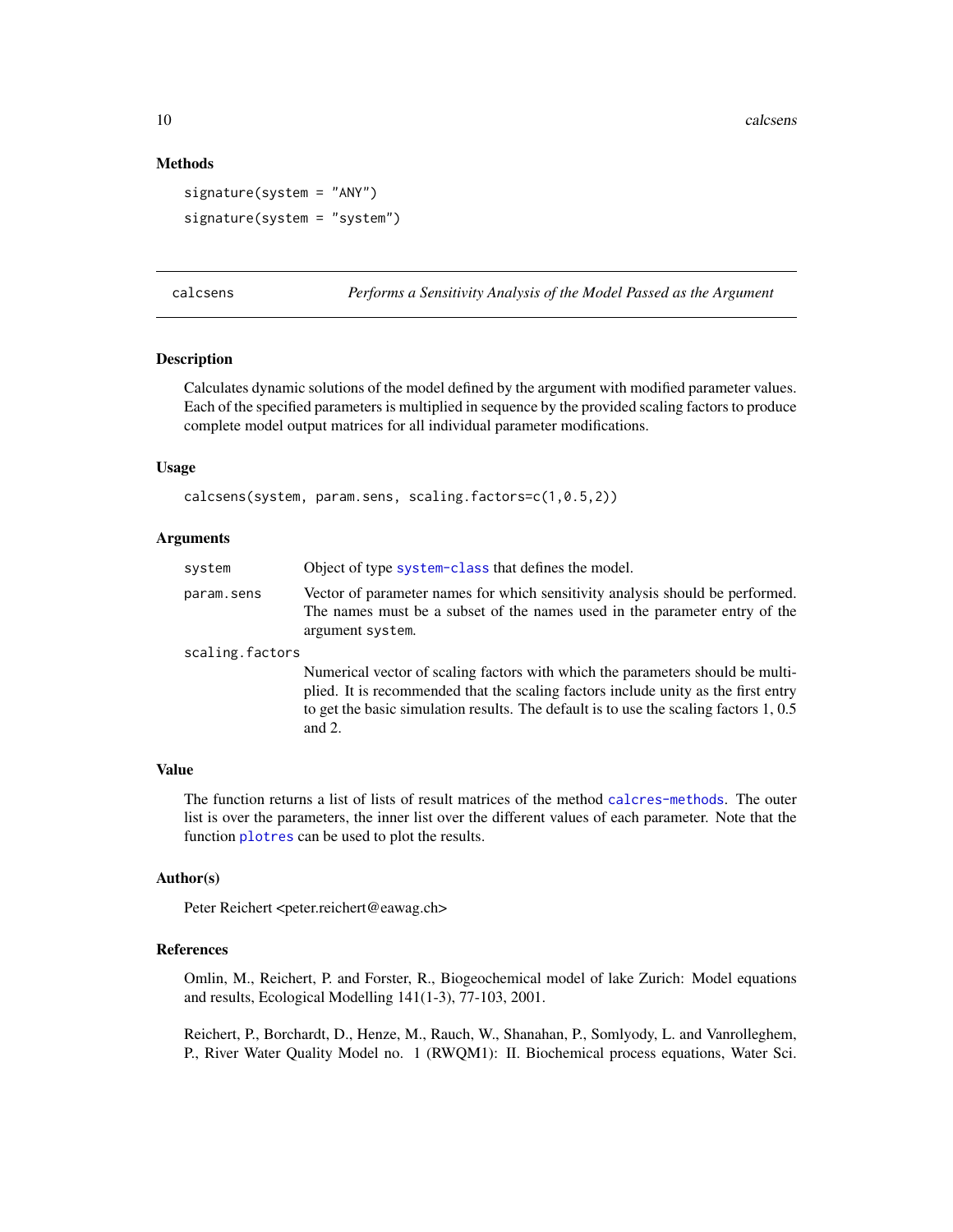#### <span id="page-10-0"></span>calcsens 11

Tech. 43(5), 11-30, 2001.

Reichert, P. and Schuwirth, N., A generic framework for deriving process stoichiometry in environmental models, Environmental Modelling & Software, 25, 1241-1251, 2010.

Soetaert, K., Petzoldt, T., and Woodrow Setzer, R. Solving differential equations in R: Package deSolve. Journal of Statistical Software, 33(9), 2010.

Soetaert, K., Cash, J., and Mazzia, F. Solving Differential Equations in R. Springer, Heidelberg, Germany. 2012.

#### See Also

[process-class](#page-17-1), [reactor-class](#page-22-1), [link-class](#page-12-1), [system-class](#page-24-1), [plotres](#page-14-1). [calcres-methods](#page-8-1).

```
# Definition of parameters:
# =========================
param <- list(k.gro.ALG = 1, # 1/d
                 k.gro.ZOO = 0.8, # m3/gDM/d
                 k.gro. Z00 = 0.8, # m3/gDM/d<br>k.death.ALG = 0.4, # 1/d<br>k.death.Z00 = 0.08, # 1/d
                 k.death.ZOO = 0.08,
                 K.HPO4 = 0.002, # gP/m3Y. ZOO = 0.2, # gDM/gDMalpha.P.ALG = 0.002, # gP/gDMA = 8.5e+006, # m2
                 h.epi = 4, # mQ.in = 4, \# m3/s<br>C.ALG.ini = 0.05, \# gDM/m3
                 C.ALG.ini = 0.05, # gDM/m3<br>C.Z00.ini = 0.1, # gDM/m3C.ZOO.ini = 0.1, # gDM/m3<br>C.HPO4.ini = 0.02, # gP/m3
                 C.HPO4.ini = 0.02,C.HPO4.in = 0.04 # gP/m3
# Definition of transformation processes:
# =======================================
# Growth of algae:
# ----------------
gro.ALG < -new(Class = "process".name = "Growth of algae",
                 rate = expression(k.gro.ALG
                                     *C.HPO4/(K.HPO4+C.HPO4)
                                     *C.ALG),
                 stoich = list(C.ALG = expression(1), # gDM/gDMC.HPO4 = expression(-alpha.P.ALG))) # gP/gDM
# Death of algae:
# ---------------
```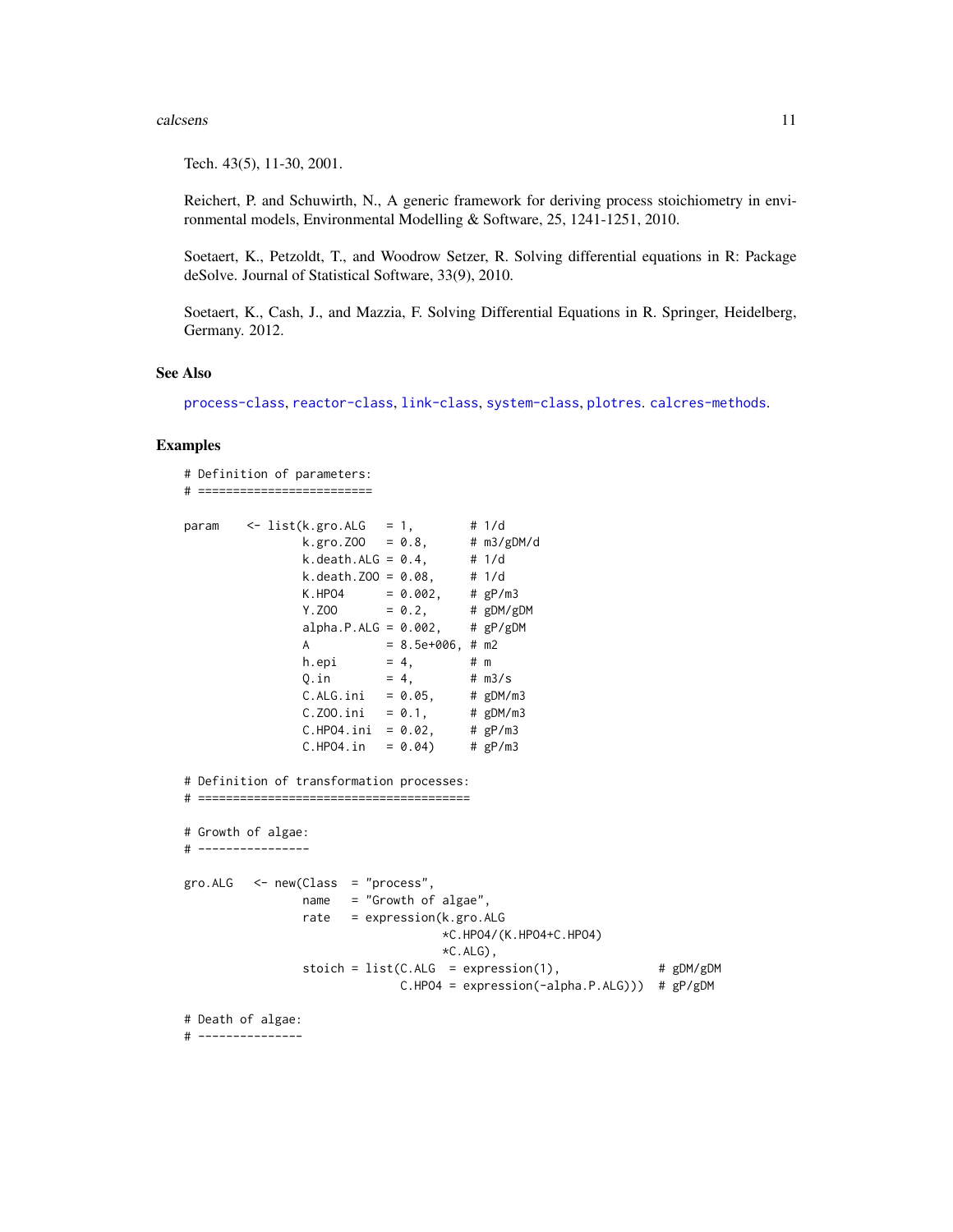```
death.ALG <- new(Class = "process",
               name = "Death of algae",
               rate = expression(k.death.ALG*C.ALG),
               stoich = list(C.ALG = expression(-1))) # gDM/gDM# Growth of zooplankton:
# ----------------------
gro. Z00 < - new(Class = "process",name = "Growth of zooplankton",
               rate = expression(k.gro.ZOO
                                  *C.ALG
                                  *C.ZOO),
               stoich = list(C.Z00 = expression(1), # gDM/gDMC.ALG = expression(-1/Y.Z00)) # gP/gDM# Death of zooplankton:
# ---------------------
death.ZOO <- new(Class = "process",
               name = "Death of zooplankton",
               rate = expression(k.death. Z00*C. Z00),
               stoich = list(C.Z00 = expression(-1))) # gDM/gDM# Definition of reactor:
# ======================
# Epilimnion:
# -----------
epilimnion <-
   new(Class = "reactor",
      name = "Epilimnion",
      volume.ini = expression(A*h.\text{epi}),conc.pervol.ini = list(C.HPO4 = expression(C.HPO4.ini), # gP/m3
                            C.ALG = expression(C.ALG.ini), # gDM/m3<br>C.ZOO = expression(C.ZOO.ini)), # gDM/m3C.Z00 = expression(C.Z00.ini)),inflow = expression(Q.in*86400), # m3/d
      inflow.conc = list(C.HPO4 = expression(C.HPO4.in),
                            C.ALG = 0,
                            C.Z00 = 0,
      outflow = expression(Q.in*86400),
      processes = list(gro.ALG,death.ALG,gro.ZOO,death.ZOO))
# Definition of system:
# =====================
# Lake system:
# ------------
system <- new(Class = "system",
            name = "Lake",reactors = list(epilimnion),
```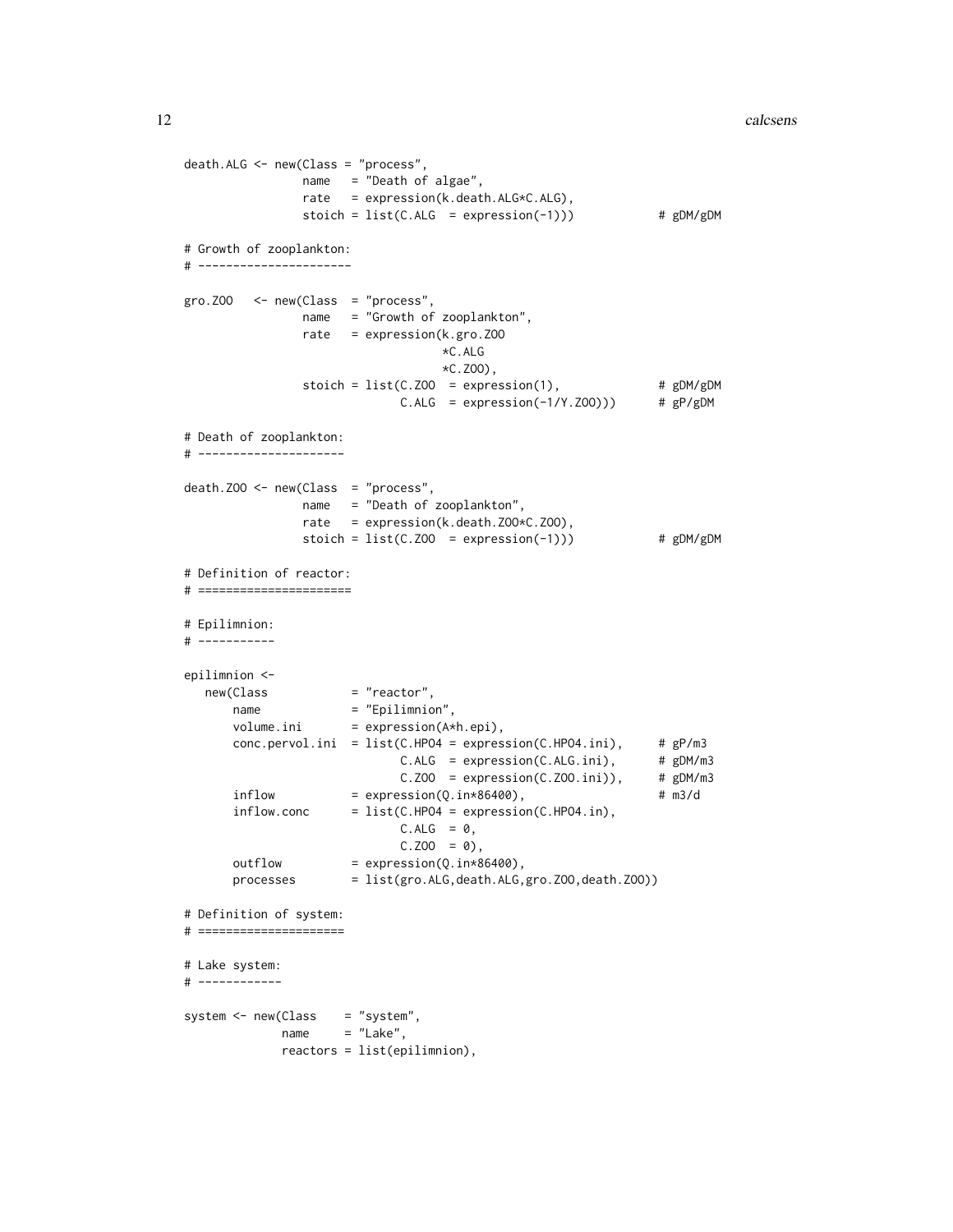```
param = param,
             t.out = seq(0, 365, by=1))# Perform simulation:
# ===================
res <- calcres(system)
# Plot results:
# =============
plotres(res) # plot to screen
plotres(res,file="ecosim_example_plot1.pdf") # plot to pdf file
plotres(res, colnames=c("C.ALG", "C.ZOO")) # plot selected variables
plotres(res, colnames=list("C.HPO4",c("C.ALG", "C.ZOO")))
plotres(res[1:100,], colnames=list("C.HPO4",c("C.ALG", "C.ZOO"))) # plot selected time steps
plots = res, # plot to pdf filecolnames = list("C.HPO4",c("C.ALG","C.ZOO")),
       file = "ecosim_example_plot2.pdf",
       width = 8,height = 4)
```
calcsens-methods calcsens

#### Description

[calcsens](#page-9-1) Performs a sensitivity analysis of the model passed as the argument.

# Methods

```
signature(system = "ANY")
signature(system = "system")
```
<span id="page-12-1"></span>link-class *Class* "link"

# Description

This class represents a link between mixed reactors. A link is characterized by the two reactors it connects to, the flow through the link, advective transfer coefficients, and diffusive exchange coefficients.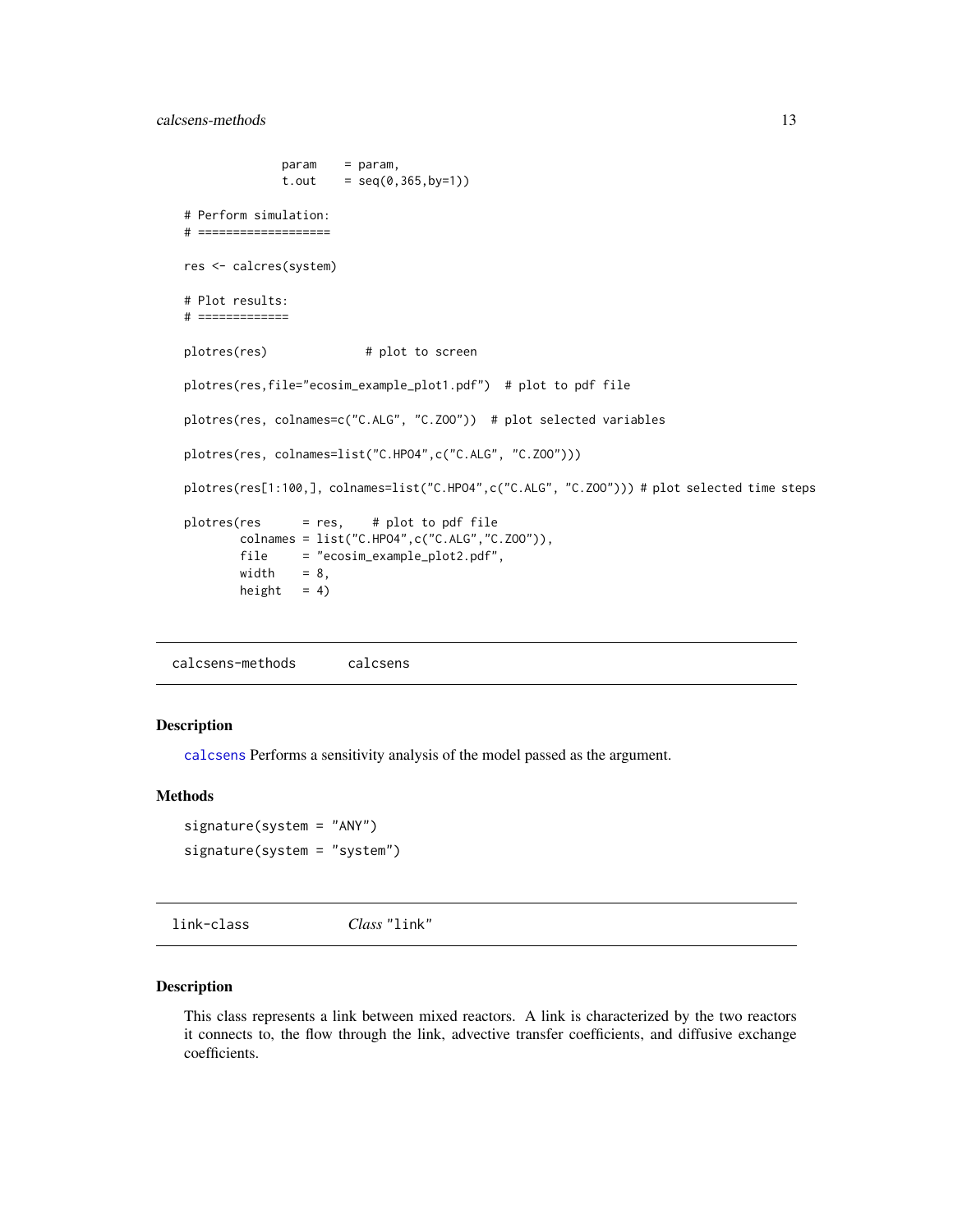# <span id="page-13-0"></span>Objects from the Class

Objects can be created by calls of the form new (" $link$ ", ...).

# **Slots**

name: Character string specifying the name of the process.

from: Character string specifying the name of the reactor where the link starts.

to: Character string specifying the name of the reactor where the link ends.

flow: Expression specifying the flow through the link.

qadv.gen: Expression specifying a general advective transfer coefficient

- qadv.spec: List of expressions specifying substance/organism-specific advective transfer coefficients.
- qdiff.gen: Expression specifying a general diffusive exchange coefficient.
- qdiff.spec: List of expressions specifying substance/organism-specific diffusion coefficients.

#### Methods

calc.rates.statevar.link Calculates rates of change; internal use only.

#### Author(s)

Peter Reichert <peter.reichert@eawag.ch>

#### **References**

Omlin, M., Reichert, P. and Forster, R., Biogeochemical model of lake Zurich: Model equations and results, Ecological Modelling 141(1-3), 77-103, 2001.

Reichert, P., Borchardt, D., Henze, M., Rauch, W., Shanahan, P., Somlyody, L. and Vanrolleghem, P., River Water Quality Model no. 1 (RWQM1): II. Biochemical process equations, Water Sci. Tech. 43(5), 11-30, 2001.

Reichert, P. and Schuwirth, N., A generic framework for deriving process stoichiometry in environmental models, Environmental Modelling & Software, 25, 1241-1251, 2010.

# See Also

[process-class](#page-17-1), [reactor-class](#page-22-1), [system-class](#page-24-1), [calcres](#page-5-1), [plotres](#page-14-1).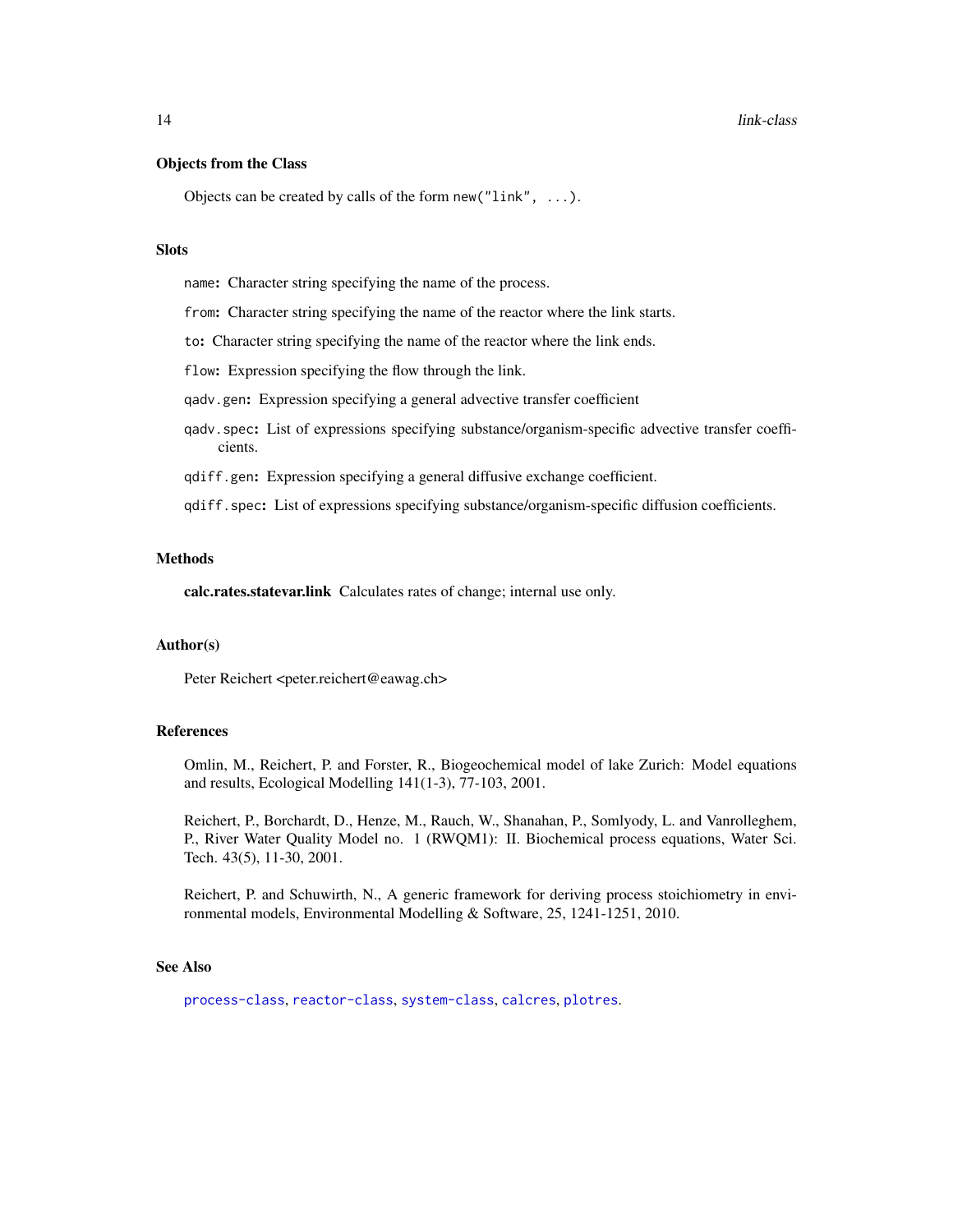<span id="page-14-1"></span><span id="page-14-0"></span>

# Description

Produces a simple standardized plot of the results generated by [calcres](#page-5-1) or, more generally, plots of all or selected columns of a matrix as a function of the row names interpreted as numbers.

# Usage

```
plotres(res,colnames=list(),
        file=NA,width=7,height=7,
        ncol=NA,nrow=NA,
        1wd=2,
      col=c("black","red","blue","pink","orange","violet","cyan","brown","purple"),
      lty=c("solid",paste(2*4:1,2,sep=""),paste(paste(2*4:2,2,sep=""),22,sep="")),
        main=NA,xlab=NA,ylab=NA)
```
# Arguments

| res      | Numerical matrix, list of numerical matrices or list of lists of numerical matrices<br>of data to be plotted. If res is a single numerical matrix, all columns or the<br>columns selected under colnames are plotted versus the row names that are<br>converted to numerics. If res is a list of numerical matrices, the same plots<br>are produced as for a single numerical matrix, but in all plots multiple lines are<br>produced from the different list entries. In the legend, the column names are<br>then appended by the names of the lists. If res is a list of lists of numerical<br>matrices, a set of plots according to the description above are produced. Note<br>that the format of res is compatible with the output of the member functions<br>calcres and calcsens of the class system-class. |
|----------|--------------------------------------------------------------------------------------------------------------------------------------------------------------------------------------------------------------------------------------------------------------------------------------------------------------------------------------------------------------------------------------------------------------------------------------------------------------------------------------------------------------------------------------------------------------------------------------------------------------------------------------------------------------------------------------------------------------------------------------------------------------------------------------------------------------------|
| colnames | Selection of column names to be plotted. Each list element defines a plot and<br>may contain a vector of column names in which case multiple lines are plotted<br>into the same plot. An empty list indicates that all columns should be plotted.                                                                                                                                                                                                                                                                                                                                                                                                                                                                                                                                                                  |
| file     | Optional file name to which the plot should be redirected. The file will be written<br>in pdf format.                                                                                                                                                                                                                                                                                                                                                                                                                                                                                                                                                                                                                                                                                                              |
| width    | Optional width of the graphics region of the pdf in inches.                                                                                                                                                                                                                                                                                                                                                                                                                                                                                                                                                                                                                                                                                                                                                        |
| height   | Optional height of the graphics region of the pdf in inches.                                                                                                                                                                                                                                                                                                                                                                                                                                                                                                                                                                                                                                                                                                                                                       |
| ncol     | Optional number of columns of plots to be plotted on the same page.                                                                                                                                                                                                                                                                                                                                                                                                                                                                                                                                                                                                                                                                                                                                                |
| nrow     | Optional number of rows of plots to be plotted on the same page.                                                                                                                                                                                                                                                                                                                                                                                                                                                                                                                                                                                                                                                                                                                                                   |
| lwd      | Optional line width(s); values are recycled if more lines are plotted then line<br>widths provided.                                                                                                                                                                                                                                                                                                                                                                                                                                                                                                                                                                                                                                                                                                                |
| lty      | Optional line type(s); values are recycled if more lines are plotted then line types<br>provided.                                                                                                                                                                                                                                                                                                                                                                                                                                                                                                                                                                                                                                                                                                                  |
| col      | Optional line $color(s)$ ; values are recycled if more lines are plotted then line<br>colors provided.                                                                                                                                                                                                                                                                                                                                                                                                                                                                                                                                                                                                                                                                                                             |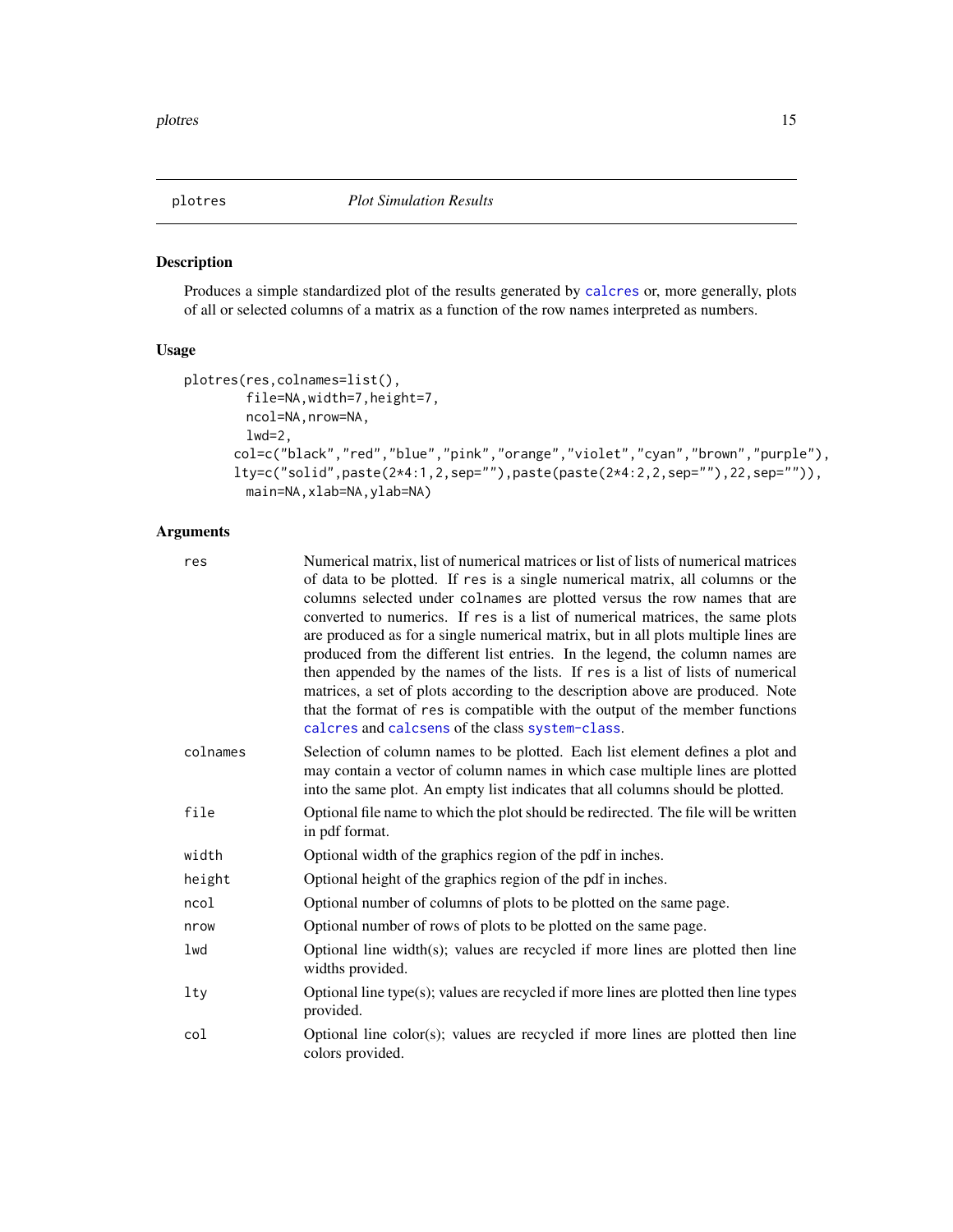<span id="page-15-0"></span>

| main | Optional title(s) of plots; values are recycled if more plots are produced than<br>titles provided.      |
|------|----------------------------------------------------------------------------------------------------------|
| xlab | Optional label(s) of the x axes; values are recycled if more plots are produced<br>than labels provided. |
| ylab | Optional label(s) of the y axes; values are recycled if more plots are produced<br>than labels provided. |

# Author(s)

Peter Reichert <peter.reichert@eawag.ch>

# See Also

[process-class](#page-17-1), [reactor-class](#page-22-1) [link-class](#page-12-1) [system-class](#page-24-1) [calcres](#page-5-1).

```
# Definition of parameters:
# =========================
param <- list(k.gro.ALG = 1, # 1/d
                 k.gro.ZOO = 0.8, # m3/gDM/d
                 k.death.ALG = 0.4, # 1/dk. death. Z00 = 0.08, # 1/dK.HPO4 = 0.002, # gP/m3Y. ZOO = 0.2, # gDM/gDMalpha.P.ALG = 0.002, \# gP/gDM
                A = 8.5e+006, # m2
                h.epi = 4, # m<br>Q.in = 4, # m3/s
                Q.in = 4, # m3/s<br>C.ALG.ini = 0.05, # gDM/m3<br>C.Z00.ini = 0.1, # gDM/m3
                C. ALG. ini = 0.05,
                C.ZOO.ini = 0.1, # gDM/m<br>C.HPO4.ini = 0.02, # gP/m3
                C.HPO4.ini = 0.02,C.HPO4.in = 0.04 # gP/m3# Definition of transformation processes:
# =======================================
# Growth of algae:
# ----------------
gro.ALG < - new(Class = "process",name = "Growth of algae",
                rate = expression(k.gro.ALG
                                    *C.HPO4/(K.HPO4+C.HPO4)
                                    *C.ALG),
                stoich = list(C.ALG = expression(1), # gDM/gDMC.HPO4 = expression(-alpha.P.ALG))) # gP/gDM
# Death of algae:
# ---------------
```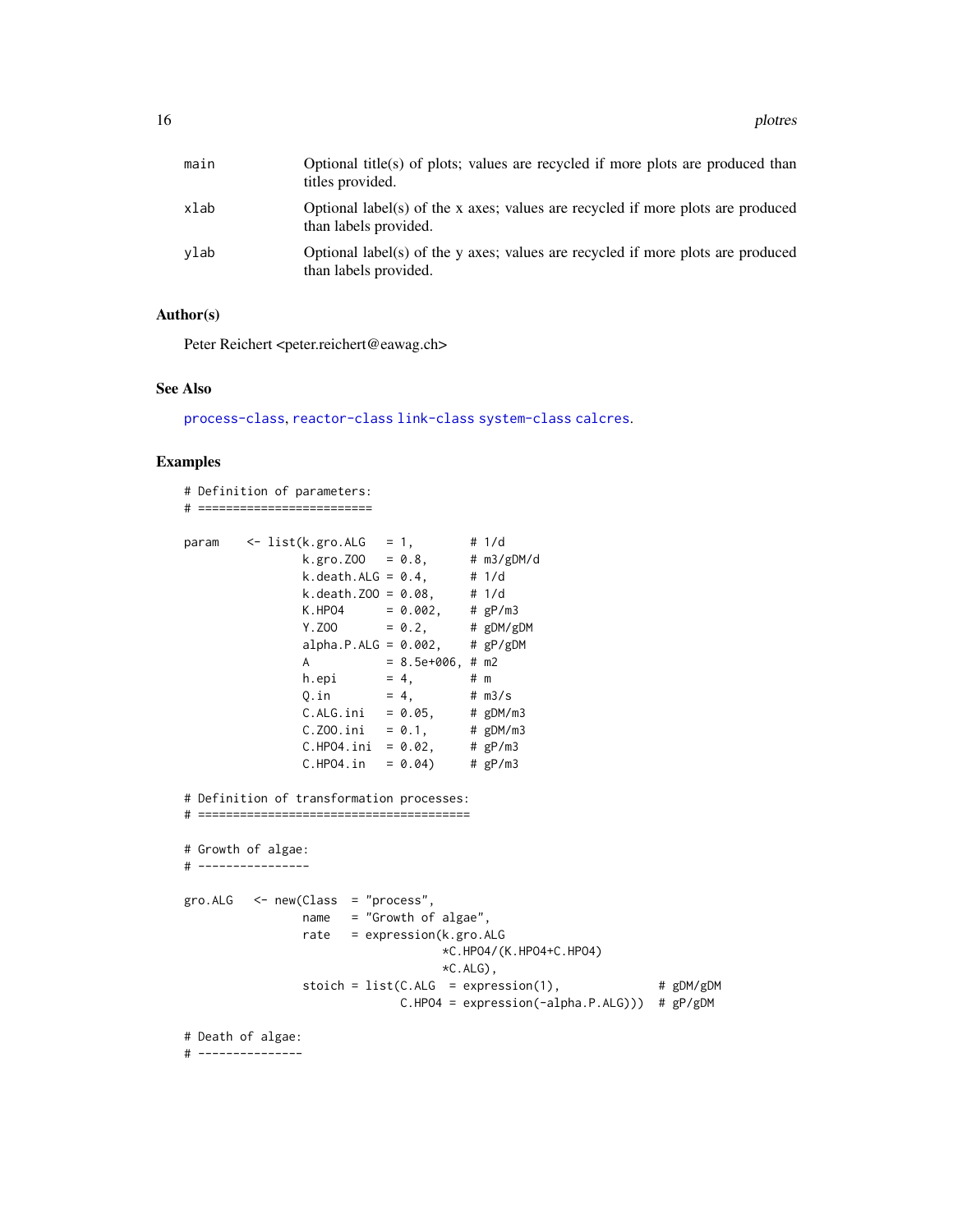```
death.ALG <- new(Class = "process",
               name = "Death of algae",
               rate = expression(k.death.ALG*C.ALG),
               stoich = list(C.ALG = expression(-1))) # gDM/gDM
# Growth of zooplankton:
# ----------------------
gro. ZOO < - new(Class = "process",name = "Growth of zooplankton",
               rate = expression(k.gro.ZOO
                                 *C.ALG
                                 *C.ZOO),
               stoich = list(C.ZOO = expression(1), # gDM/gDM<br>C.ALG = expression(-1/Y.ZOO))) # gP/gDM
                            C.ALG = expression(-1/Y.Z00)) # gP/gDM# Death of zooplankton:
# ---------------------
death.ZOO <- new(Class = "process",
               name = "Death of zooplankton",
               rate = expression(k.death.ZOO*C.ZOO),
               stoich = list(C.ZOO = expression(-1))) # gDM/gDM
# Definition of reactor:
# ======================
# Epilimnion:
# -----------
epilimnion <-
  new(Class = "reactor",
      name = "Epilimnion",
      volume.ini = expression(A*h.epi),
      conc.pervol.ini = list(C.HPO4 = expression(C.HPO4.ini), # gp/m3C.ALG = expression(C.ALG.ini), # gDM/m3C.Z00 = expression(C.Z00.ini)), # gDM/m3inflow = expression(Q.in*86400), # m3/d
      inflow.conc = list(C.HPO4 = expression(C.HPO4.in),
                            C.ALG = 0,C.Z00 = 0,
      outflow = expression(Q.in*86400),
      processes = list(gro.ALG,death.ALG,gro.ZOO,death.ZOO))
# Definition of system:
# =====================
# Lake system:
# ------------
system <- new(Class = "system",
            name = "Lake",
```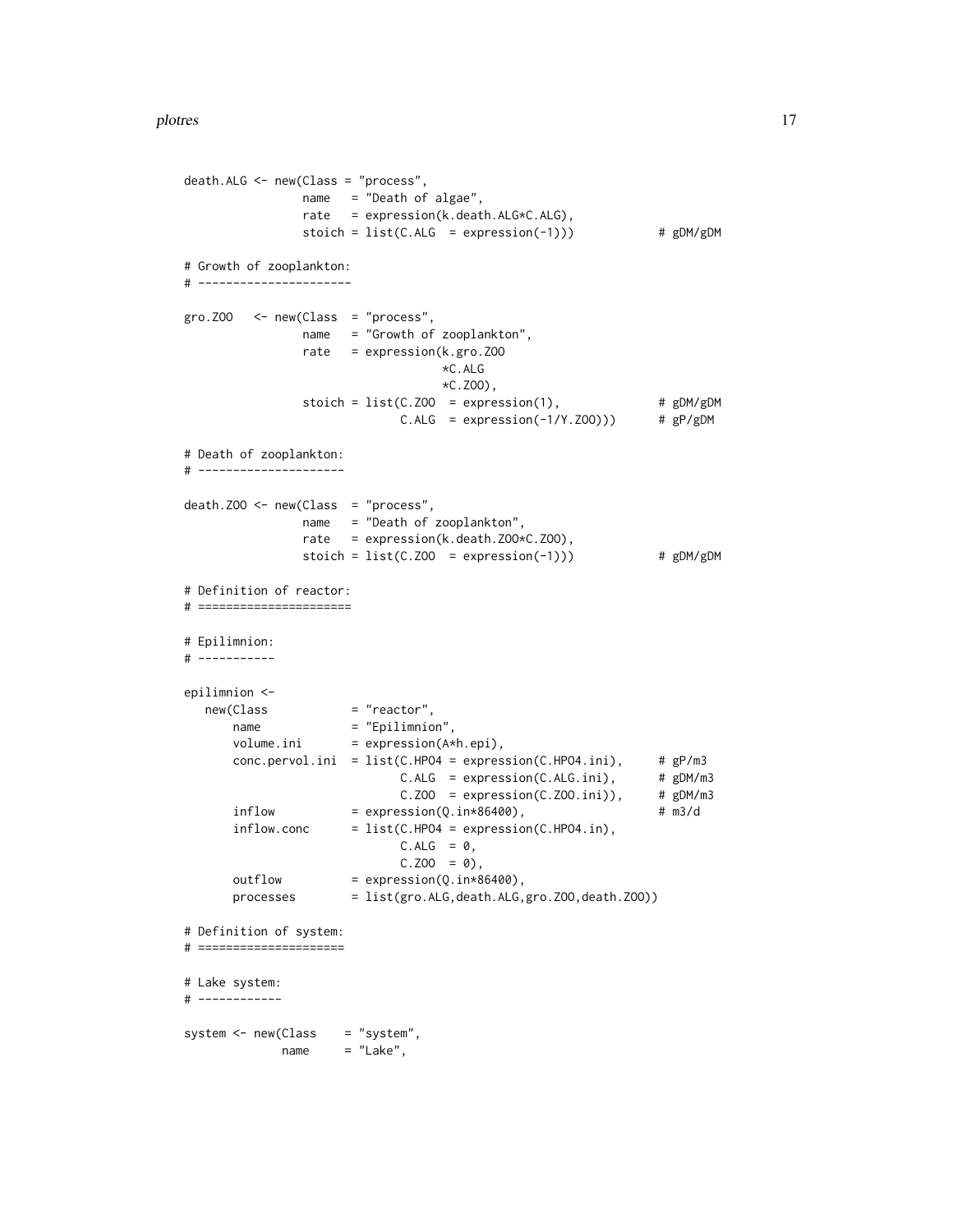```
reactors = list(epilimnion),
             param = param,
             t.out = seq(0, 365, by=1))# Perform simulation:
# ===================
res <- calcres(system)
# Plot results:
# =============
plotres(res) # plot to screen
plotres(res,file="ecosim_example_plot1.pdf") # plot to pdf file
plotres(res, colnames=c("C.ALG", "C.ZOO")) # plot selected variables
plotres(res, colnames=list("C.HPO4",c("C.ALG", "C.ZOO")))
plotres(res[1:100,], colnames=list("C.HPO4",c("C.ALG", "C.ZOO"))) # plot selected time steps
plotres(res = res, # plot to pdf file
       colnames = list("C.HPO4",c("C.ALG","C.ZOO")),
       file = "ecosim_example_plot2.pdf",
       width = 8,height = 4)
```

```
process-class Class "process"
```
# Description

This class represents a transformation process of substances/organisms in the modelled system. Such a process is characterized by a transformation rate and a list of stoichiometric coefficients for the affected substances and organisms. It is recommended to calculate the stoichiometric coefficients with the function [calc.stoich.coef](#page-0-0) of the package [stoichcalc](#page-0-0) from substance and organism compositions. The output of this function can directly be used for the process definition.

# Objects from the Class

Objects can be created by calls of the form new("process", ...).

# **Slots**

name: Character string specifying the name of the process.

rate: Expression characterizing the dependence of the transformation rate on substance/organism concentrations and external influence factors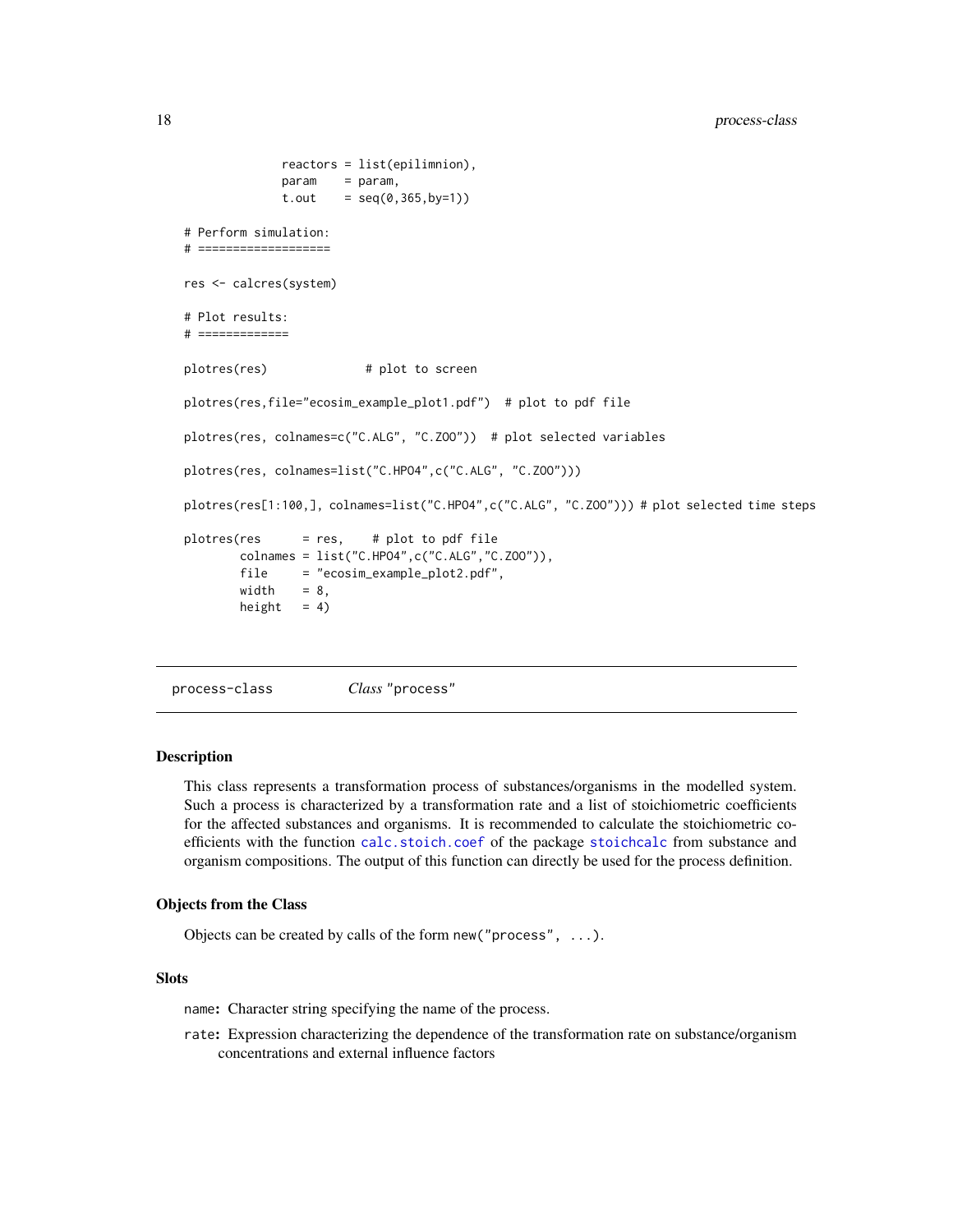# <span id="page-18-0"></span>process-class 19

- stoich: List of expressions or numbers defining the stoichiometric coefficient of the substance/organism given by the label of the list component.
- pervol: Logical variable defining the process rate as per volume of the reactor (pervol=TRUE) or per surface area (pervol=FALSE).

#### Methods

calc.trans.rates Calculates transformation rates; internal use only.

#### Author(s)

Peter Reichert <peter.reichert@eawag.ch>

### References

Omlin, M., Reichert, P. and Forster, R., Biogeochemical model of lake Zurich: Model equations and results, Ecological Modelling 141(1-3), 77-103, 2001.

Reichert, P., Borchardt, D., Henze, M., Rauch, W., Shanahan, P., Somlyody, L. and Vanrolleghem, P., River Water Quality Model no. 1 (RWQM1): II. Biochemical process equations, Water Sci. Tech. 43(5), 11-30, 2001.

Reichert, P. and Schuwirth, N., A generic framework for deriving process stoichiometry in environmental models, Environmental Modelling & Software, 25, 1241-1251, 2010.

#### See Also

[reactor-class](#page-22-1), [link-class](#page-12-1), [system-class](#page-24-1), [calcres](#page-5-1), [plotres](#page-14-1).

# Examples

```
# Definition of parameters:
# =========================
param <- list(k.gro.ALG = 1, # 1/d<br>k.gro.Z00 = 0.8, # m3/gDM/d
                k.gro. Z00 = 0.8,k. death.ALG = 0.4, # 1/dk. death. Z00 = 0.08, # 1/dK.HPO4 = 0.002, # gP/m3Y. ZOO = 0.2, # gDM/gDMalpha.P.ALG = 0.002, # gP/gDMA = 8.5e+006, # m2
                h.epi = 4, # m
                Q.in = 4, # m3/sC.ALG.ini = 0.05, # gDM/m3<br>C.Z00.ini = 0.1, # gDM/m3<br>C.HP04.ini = 0.02, # gP/m3
                C.Z00.ini = 0.1,C.HPO4.ini = 0.02,C.HPO4.in = 0.04 # gP/m3
```
# Definition of transformation processes:

# =======================================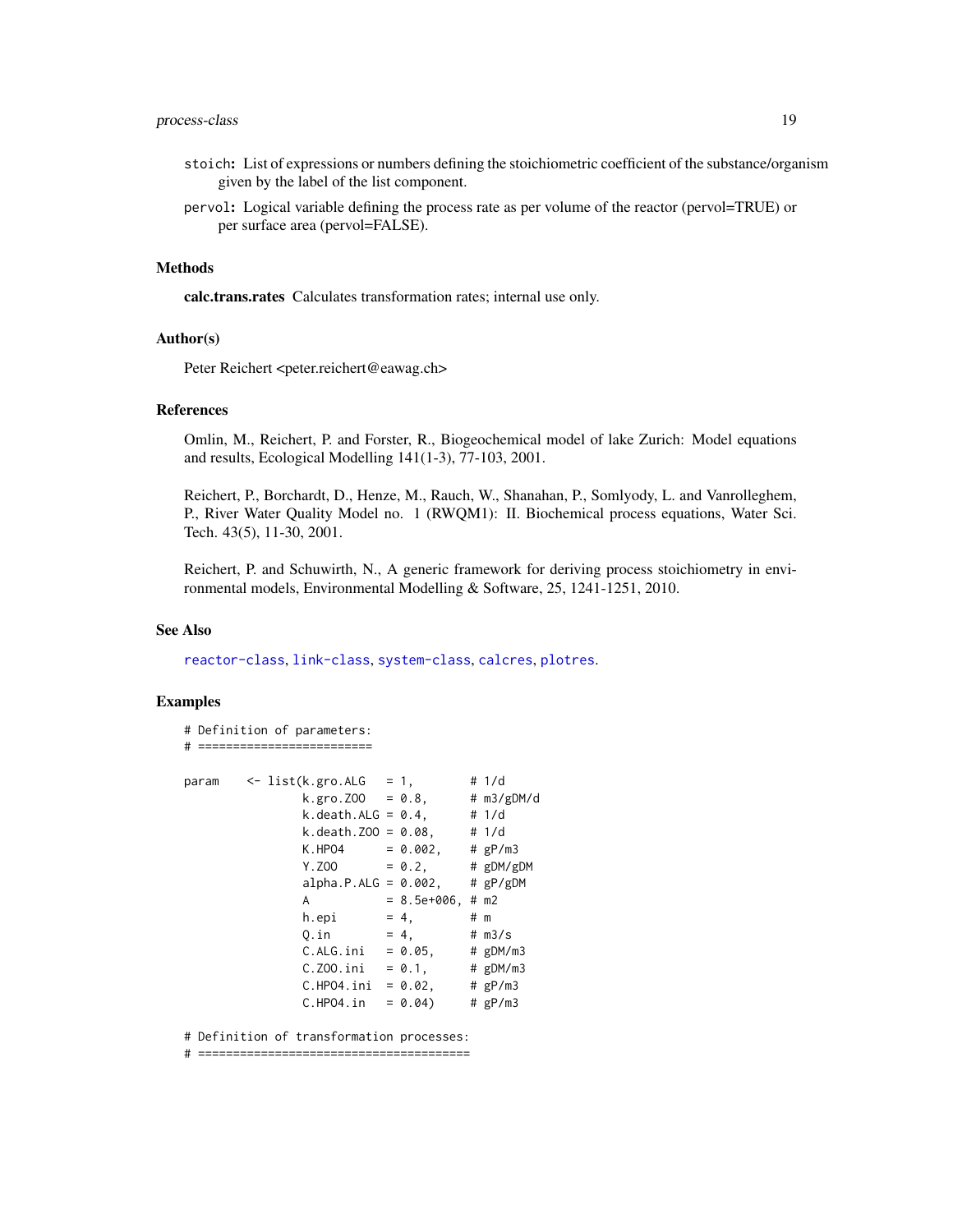```
# Growth of algae:
# ----------------
gro.ALG <- new(Class = "process",
               name = "Growth of algae",
               rate = expression(k.gro.ALG
                                  *C.HPO4/(K.HPO4+C.HPO4)
                                  *C.ALG),
               stoich = list(C.ALG = expression(1), # gDM/gDMC.HPO4 = expression(-alpha.P.ALG))) # gP/gDM
# Death of algae:
# ---------------
death.ALG <- new(Class = "process",
               name = "Death of algae",
               rate = expression(k.death.ALG*C.ALG),
               stoich = list(C.ALG = expression(-1))) # gDM/gDM# Growth of zooplankton:
# ----------------------
gro.ZOO <- new(Class = "process",
               name = "Growth of zooplankton",
               rate = expression(k.gro.ZOO
                                  *C.ALG
                                  *C.ZOO),
                stoich = list(C.Z00 = expression(1), # gDM/gDMC.ALG = expression(-1/Y.ZOO))) # gP/gDM
# Death of zooplankton:
# ---------------------
death. Z00 \leq new(Class = "process",name = "Death of zooplankton",
               rate = expression(k.death.ZOO*C.ZOO),
               stoich = list(C.Z00 = expression(-1))) # gDM/gDM
```
<span id="page-19-1"></span>randnorm *Sample from a Univariate Normal or Lognormal Distribution*

# Description

Samples from a univariate Normal or Lognormal distribution with parameters valid in the original units. Just invokes a parameter transformation and calls [rnorm](#page-0-0) as users often prefer to specify uncertainty in their original units rather than on the log scale as it is done in [rlnorm](#page-0-0).

#### Usage

```
randnorm(mean=0,sd=1,log=FALSE,n=1)
```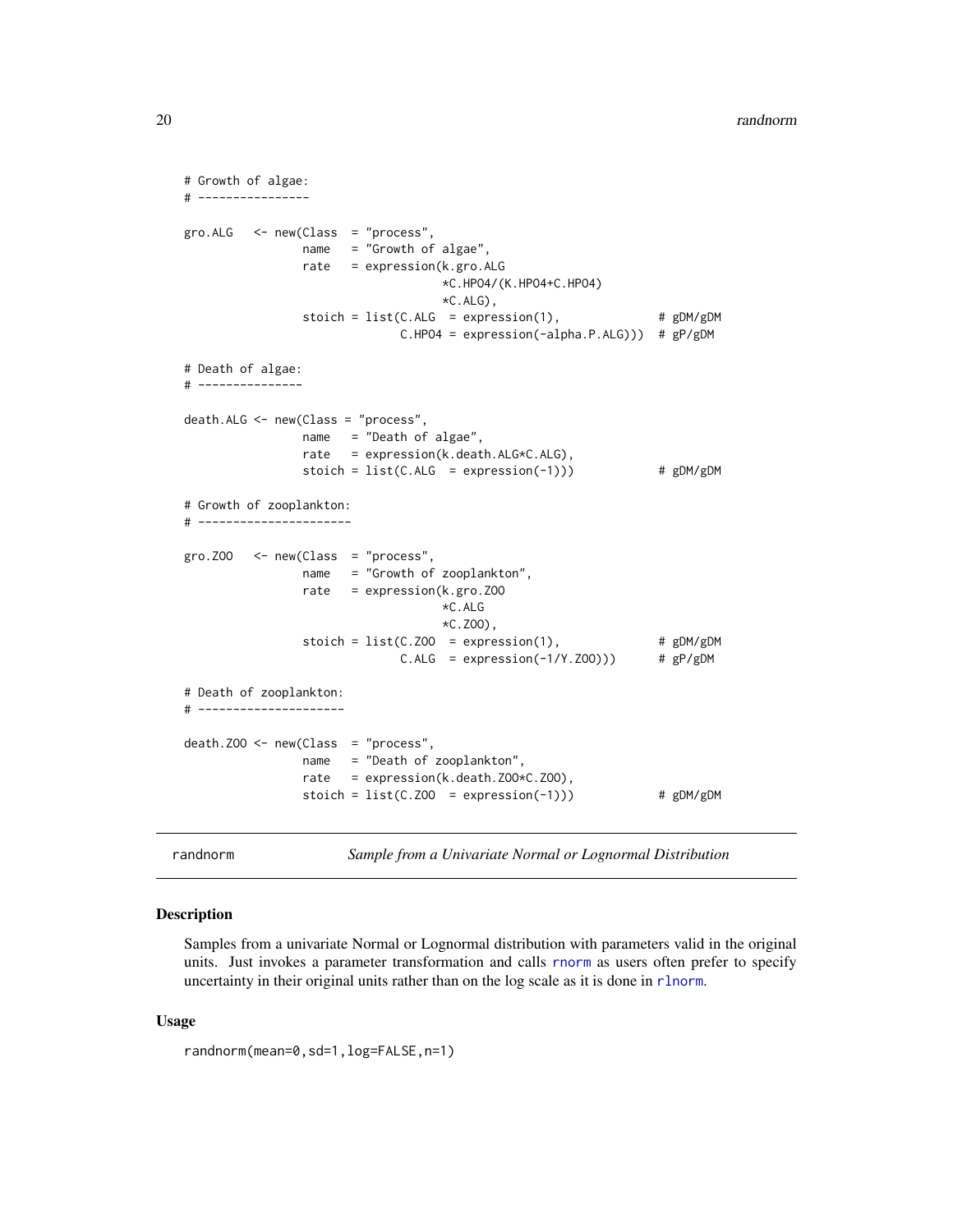#### <span id="page-20-0"></span>randou and the contract of the contract of the contract of the contract of the contract of the contract of the contract of the contract of the contract of the contract of the contract of the contract of the contract of the

#### Arguments

| mean | Mean of the random variable.                                                                                                                                                                           |
|------|--------------------------------------------------------------------------------------------------------------------------------------------------------------------------------------------------------|
| sd   | Standard deviation of the random variable.                                                                                                                                                             |
| log  | Indicator whether the log of the variable should be normally distributed (log=TRUE)<br>rather than the variable itself. (Note: mean and sd are interpreted in original<br>units also for $log=TRUE$ .) |
| n    | Sample size.                                                                                                                                                                                           |

# Author(s)

Peter Reichert <peter.reichert@eawag.ch>

# See Also

[rnorm](#page-0-0), [rlnorm](#page-0-0), [randou](#page-20-1).

# Examples

 $n < - 10000$ 

```
samp <- randnorm(mean=0,sd=1,n=n)
plot(1:length(samp),samp,xlab="index",ylab="y",cex=0.2)
mean(samp)
sd(samp)
samp <- randnorm(mean=2,sd=2,log=TRUE,n=n)
plot(1:length(samp),samp,ylim=c(0,25),xlab="index",ylab="y",cex=0.2)
mean(samp)
sd(samp)
```
<span id="page-20-1"></span>randou *Sample from an Ornstein-Uhlenbeck Process*

# Description

Samples from an Ornstein-Uhlenbeck process and optionally exponetiates the results. In contrast to most parameterizations, sd represents the asymptotic standard deviation rather than the coefficient in the drift term of the corresponding stochastic differential equation. As in [randnorm](#page-19-1), mean and sd are interpreted in original, not in log-transformed units to facilitate the characterization of uncertainty in original units.

# Usage

```
randou(mean=0,sd=1,tau=0.1,y0=NA,t=0:1000/1000,log=FALSE)
```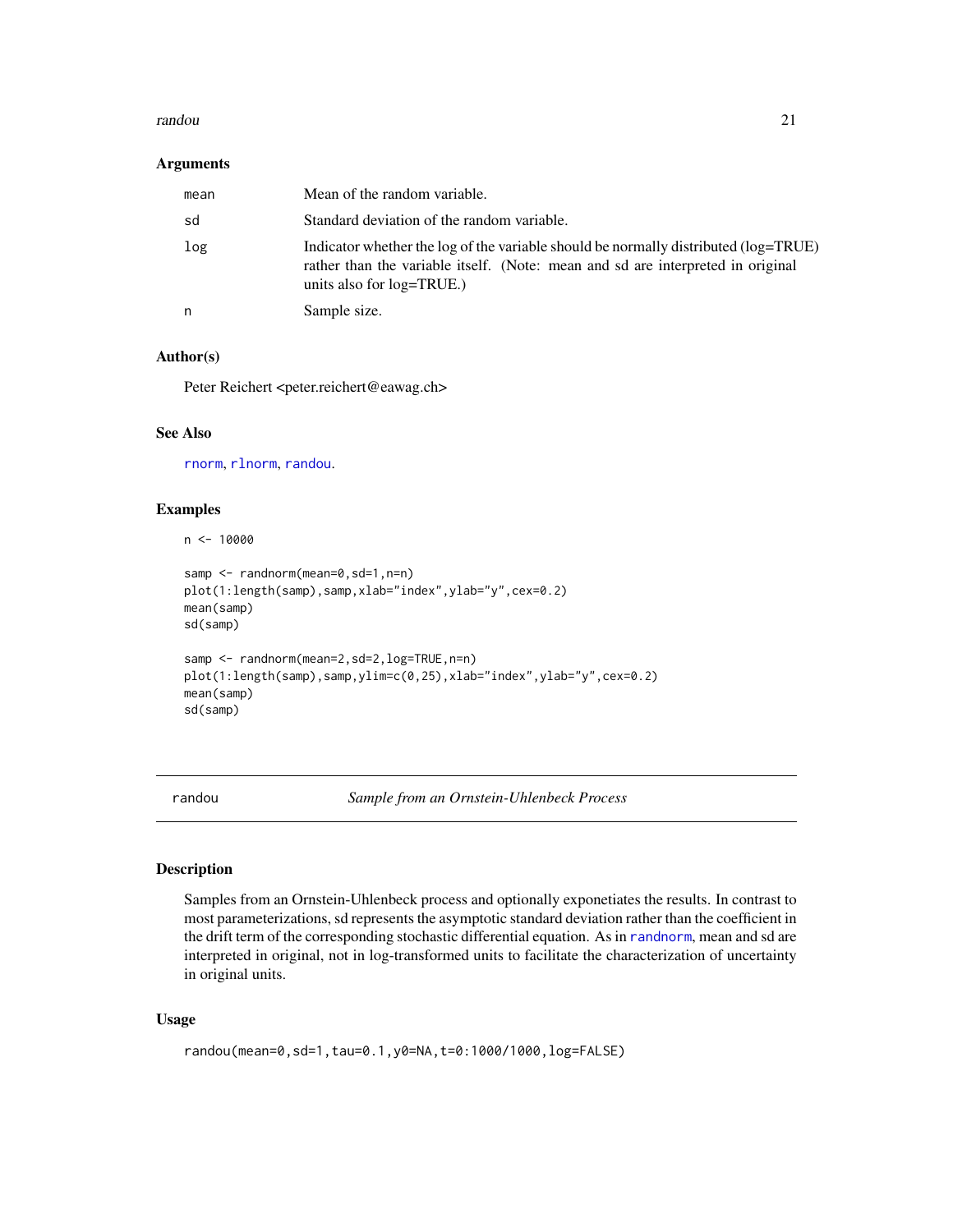#### <span id="page-21-0"></span>Arguments

| mean | Asymptotic mean of the process.                                                                                                                                                                                  |
|------|------------------------------------------------------------------------------------------------------------------------------------------------------------------------------------------------------------------|
| sd   | Asymptotic standard deviation of the process.                                                                                                                                                                    |
| tau  | Correlation time of the process.                                                                                                                                                                                 |
| y0   | Starting value of the process. If no value is given, the starting value will be<br>drawn randomly from the asymptotic distribution.                                                                              |
| t    | Time points at which the process should be sampled. (Note: the value at t[1]<br>will be the starting value $y(0)$ .                                                                                              |
| log  | Indicator whether the log of the variable should be an Ornstein-Uhlenbeck pro-<br>cess (log=TRUE) rather than the variable itself. (Note: mean and sd are inter-<br>preted in original units also for log=TRUE.) |

# Author(s)

Peter Reichert <peter.reichert@eawag.ch>

# See Also

[randnorm](#page-19-1).

```
n <- 10000
tau <-0.1proc1 <- randou(mean=0,sd=1,tau=tau,y0= 0,t=0:n/n,log=FALSE)
proc2 <- randou(mean=0,sd=1,tau=tau,y0= 1,t=0:n/n,log=FALSE)
proc3 <- randou(mean=0,sd=1,tau=tau,y0=-1,t=0:n/n,log=FALSE)
plot(proc1,xlim=c(0,1),ylim=c(-2.5,2.5),xlab="t",ylab="y",type="l")
lines(proc2,col="red")
lines(proc3,col="blue")
abline(h=0)
mean(proc1$y)
mean(proc2$y)
mean(proc3$y)
sd(proc1$y)
sd(proc2$y)
sd(proc3$y)
procl1 <- randou(mean=2,sd=2,tau=tau,y0=1,t=0:n/n,log=TRUE)
procl2 <- randou(mean=2,sd=2,tau=tau,y0=2,t=0:n/n,log=TRUE)
procl3 <- randou(mean=2,sd=2,tau=tau,y0=3,t=0:n/n,log=TRUE)
plot(procl1,xlim=c(0,1),ylim=c(0,6),xlab="t",ylab="y",type="l")
lines(procl2,col="red")
lines(procl3,col="blue")
mean(procl1$y)
mean(procl2$y)
mean(procl3$y)
sd(procl1$y)
```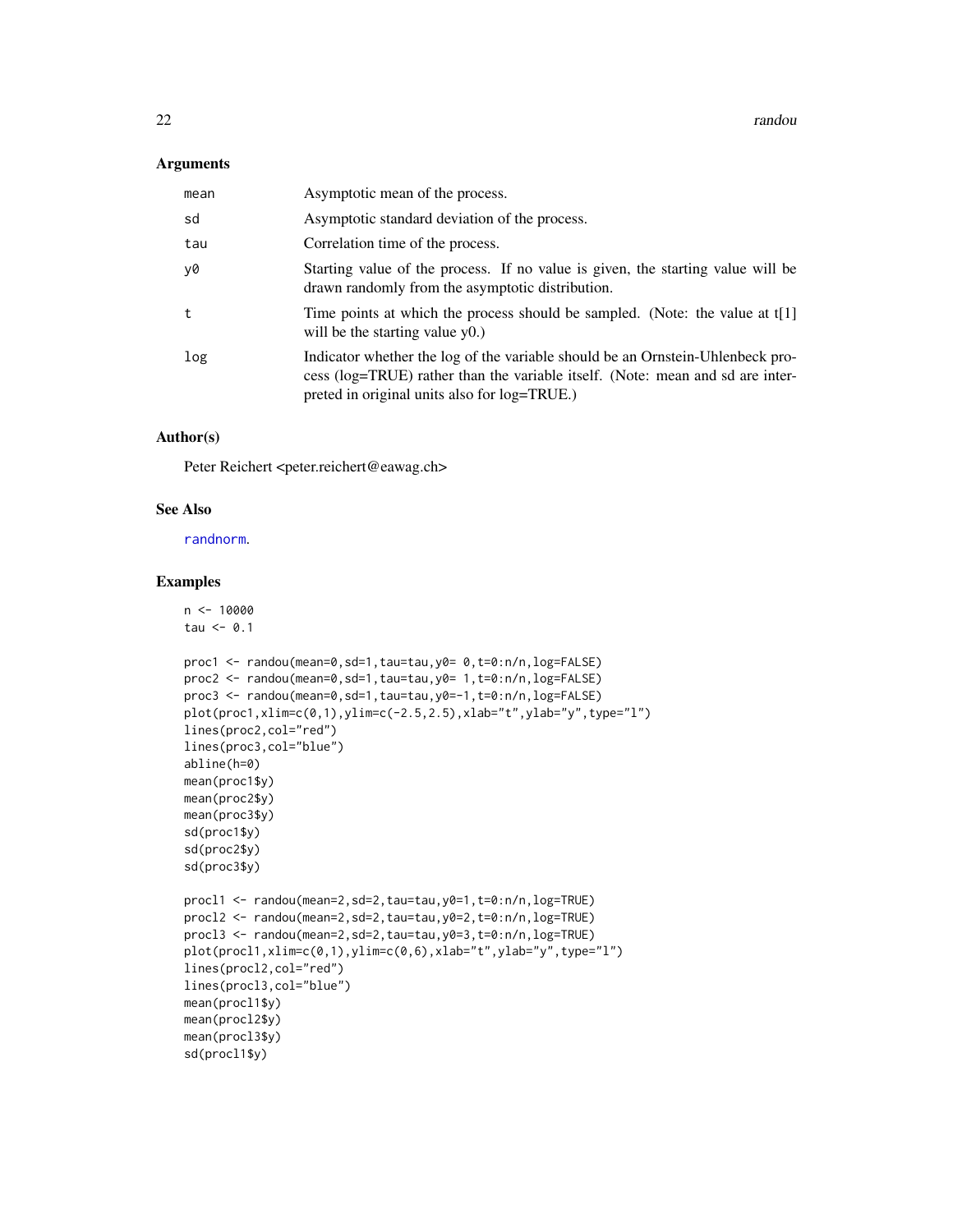#### <span id="page-22-0"></span>reactor-class 23

sd(procl2\$y) sd(procl3\$y)

<span id="page-22-1"></span>reactor-class *Class* "reactor"

### Description

This class represents a well-mixed part of the system as a "reactor". A reactor is characterized by its initial volume, a surface area available for sessile organisms or attached substances, initial concentrations of substances and organisms in the water column and on the surface area, input into the reactor not associated with inflow, inflow into the reactor substance and organism concentrations in the inflow, outflow out of the reactor, environmental conditions to which the reactor is exposed, and processes active in the reactor.

# Objects from the Class

Objects can be created by calls of the form new("reactor", ...).

# **Slots**

name: Character string specifying the name of the reactor.

volume.ini: Expression specifying the initial volume of the reactor

area: Expression specifying the surface area available for sessile organisms or attached substances.

- conc.pervol.ini: List of expressions specifying the initial concentrations of substances/organisms in the reactor.
- conc.perarea.ini: List of expressions specifying the initial surface density of sessile organisms or attached substances.
- input: List of expressions specifying the input of substances/organisms into the reactor.
- inflow: Expression specifying the volumetric inflow rate into the reactor.

inflow.conc: List of expressions specifying the substance/organism concentrations in the inflow.

outflow: Expression specifying the volumetric outflow rate of the reactor.

cond: List of expressions specifying the environmental conditions to which the reactor is exposed.

processes: List of processes that are active in the reactor.

a: Evaluated area; for internal use only.

# Methods

calc.rates.statevar.reactor Calculates rates of change; internal use only.

# Author(s)

Peter Reichert <peter.reichert@eawag.ch>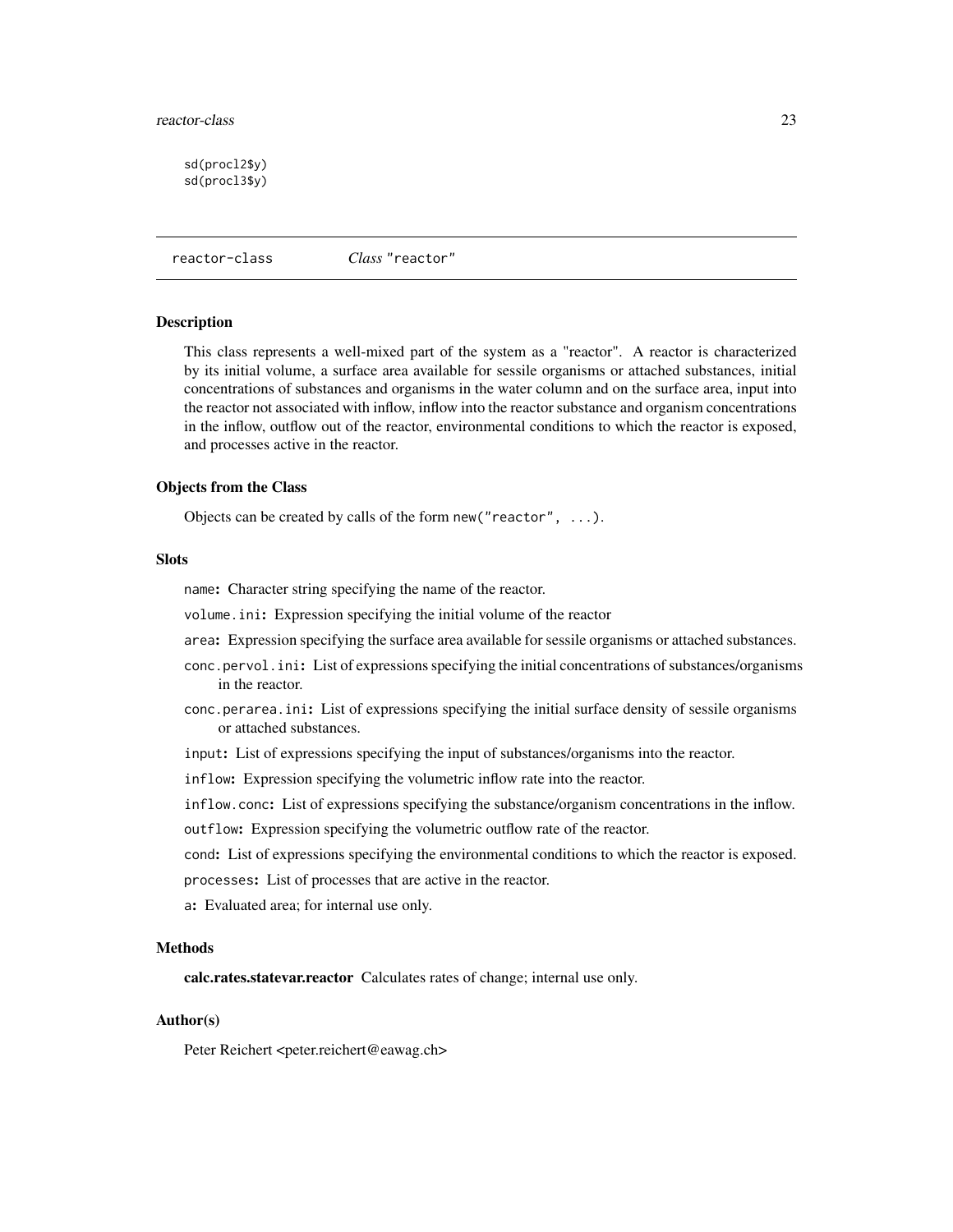#### <span id="page-23-0"></span>References

Omlin, M., Reichert, P. and Forster, R., Biogeochemical model of lake Zurich: Model equations and results, Ecological Modelling 141(1-3), 77-103, 2001.

Reichert, P., Borchardt, D., Henze, M., Rauch, W., Shanahan, P., Somlyody, L. and Vanrolleghem, P., River Water Quality Model no. 1 (RWQM1): II. Biochemical process equations, Water Sci. Tech. 43(5), 11-30, 2001.

Reichert, P. and Schuwirth, N., A generic framework for deriving process stoichiometry in environmental models, Environmental Modelling & Software, 25, 1241-1251, 2010.

#### See Also

[process-class](#page-17-1), [link-class](#page-12-1), [system-class](#page-24-1), [calcres](#page-5-1), [plotres](#page-14-1).

```
# Definition of parameters:
# =========================
param <- list(k.gro.ALG = 1, # 1/d
                k.gro.ZOO = 0.8, # m3/gDM/d
               k. death.ALG = 0.4, # 1/dk. death. Z00 = 0.08, # 1/dK.HPO4 = 0.002, # gP/m3Y. ZOO = 0.2, # gDM/gDMalpha.P.ALG = 0.002, # gP/gDMA = 8.5e+006, # m2
               h.epi = 4, # mQ.in = 4, # m3/sC.ALG.ini = 0.05, # gDM/m3<br>C.Z00.ini = 0.1, # gDM/m3C.ZOO.ini = 0.1, # gDM/m3<br>C.HPO4.ini = 0.02, # gP/m3
               C.HPO4.ini = 0.02,C.HPO4.in = 0.04 # gP/m3# Definition of transformation processes:
# =======================================
# Growth of algae:
# ----------------
gro.ALG < -new(Class = "process",name = "Growth of algae",
               rate = expression(k.gro.ALG
                                  *C.HPO4/(K.HPO4+C.HPO4)
                                  *C.ALG),
               stoich = list(C.ALG = expression(1), # gDM/gDMC.HPO4 = expression(-alpha.P.ALG))) # gP/gDM
# Death of algae:
# ---------------
```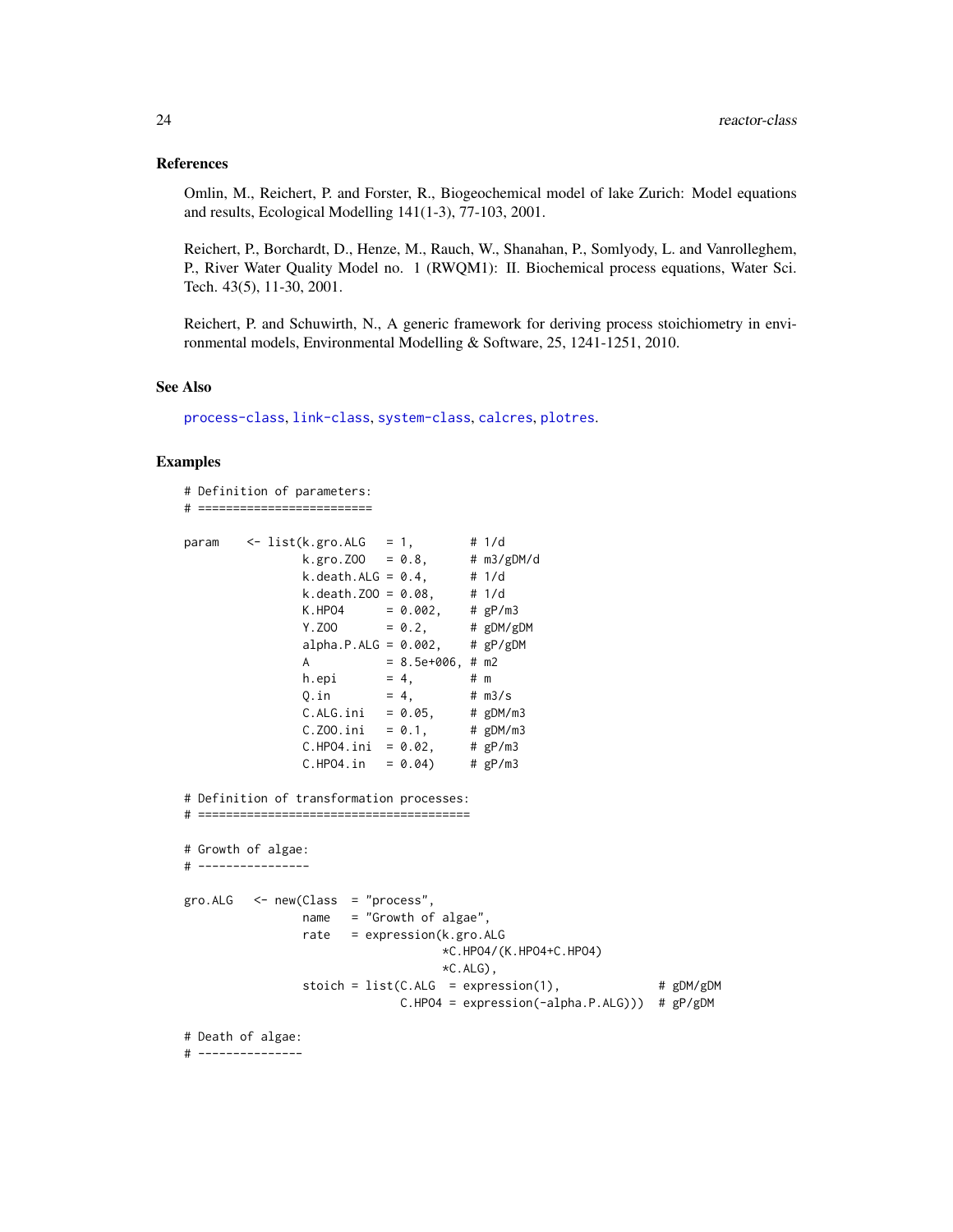```
death.ALG <- new(Class = "process",
              name = "Death of algae",
              rate = expression(k.death.ALG*C.ALG),
              stoich = list(C.ALG = expression(-1))) # gDM/gDM# Growth of zooplankton:
# ----------------------
gro. ZOO < - new(Class = "process",name = "Growth of zooplankton",
              rate = expression(k.gro.ZOO
                                *C.ALG
                                *C.ZOO),
              stoich = list(C.Z00 = expression(1), # gDM/gDMC.ALG = expression(-1/Y.Z00))) # gP/gDM# Death of zooplankton:
# ---------------------
death.ZOO <- new(Class = "process",
              name = "Death of zooplankton",
              rate = expression(k.death.ZOO*C.ZOO),
              stoich = list(C.Z00 = expression(-1))) # gDM/gDM# Definition of reactor:
# ======================
# Epilimnion:
# -----------
epilimnion <-
  new(Class = "reactor",
     name = "Epilimnion",
      volume.ini = expression(A*h.epi),
      conc.pervol.ini = list(C.HPO4 = expression(C.HPO4.ini), # gP/m3
                           C.ALG = expression(C.ALG.ini), # gDM/m3C.Z00 = expression(C.Z00.ini)), # gDM/m3inflow = expression(Q.in*86400), # m3/d
      inflow.conc = list(C.HPO4 = expression(C.HPO4.in),
                           C.ALG = 0,C.Z00 = 0,
      outflow = expression(Q.in*86400),
      processes = list(gro.ALG,death.ALG,gro.ZOO,death.ZOO))
```
<span id="page-24-1"></span>

system-class *Class* "system"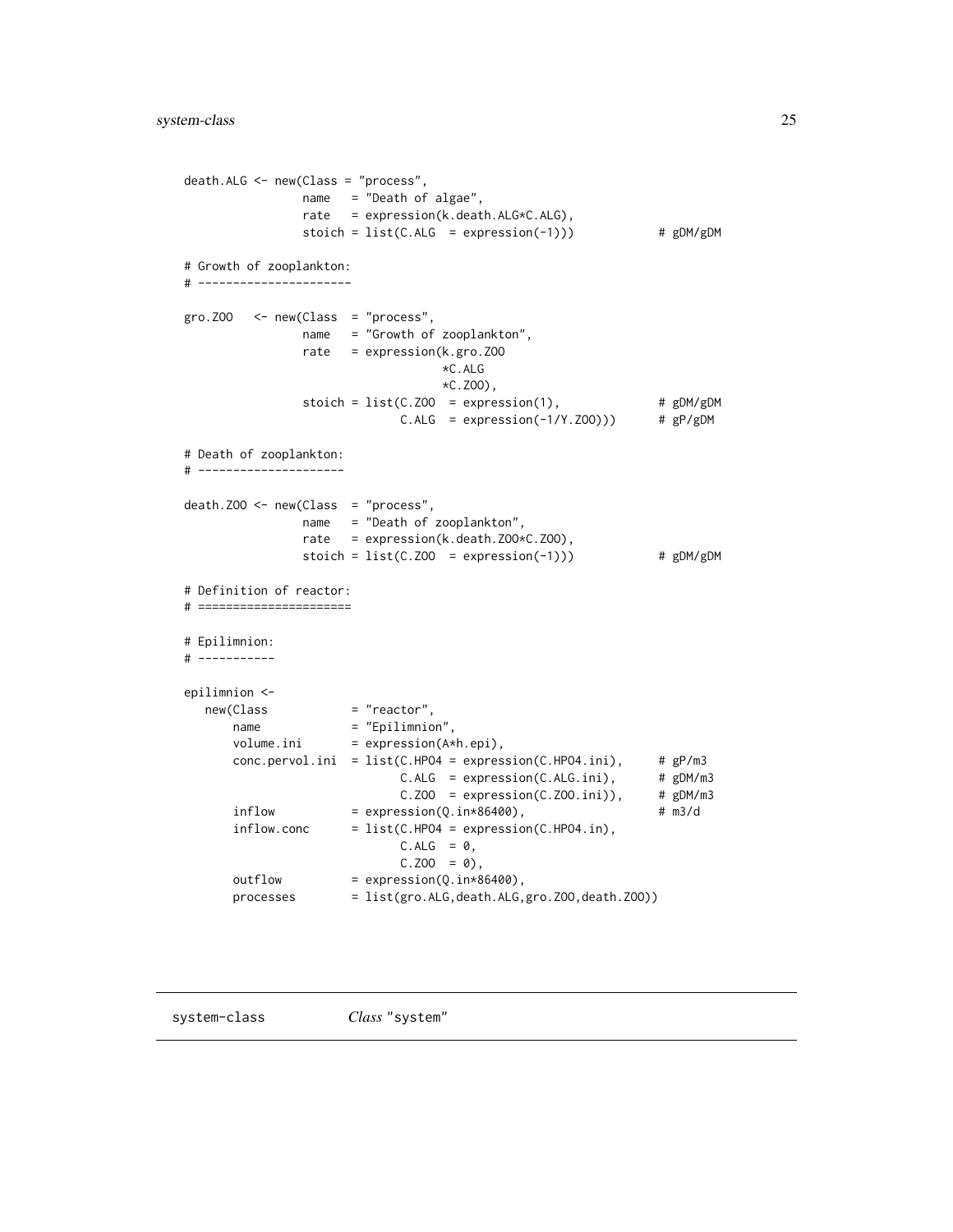# <span id="page-25-0"></span>Description

This class represents a system consisting of linked reactors, substances/organisms in the reactors and transformation processes.

Once a model is described by an object of the class system ([system-class](#page-24-1)), simulations can be performed using the member function

#### [calcres](#page-5-1),

This function integrates the system of ordinary differential equations numerically using the function [ode](#page-0-0) of the package [deSolve](#page-0-0) and produces time series of the volumes and substance and organisms concentrations as a R matrix. The results can be visualized with arbitrary R functions or a summary of all results can be produced with the function

# [plotres](#page-14-1).

# Objects from the Class

Objects can be created by calls of the form new("system", ...).

## Slots

name: Character string specifying the name of the system.

reactors: List of reactors that build the system.

links: List of links that connect the reactors.

- cond: List of expressions that specify global environmental conditions to which all reactrs are exposed.
- param: List of model parameters in the form of numerical values or lists of vectors for x and y values describing a realization of a time-dependent parameter.

t.out: Numeric vector of points in time at which output should be calculated.

# Methods

calcres Calculates simulation results, see [calcres](#page-5-1)

# Author(s)

Peter Reichert <peter.reichert@eawag.ch>

# References

Omlin, M., Reichert, P. and Forster, R., Biogeochemical model of lake Zurich: Model equations and results, Ecological Modelling 141(1-3), 77-103, 2001.

Reichert, P., Borchardt, D., Henze, M., Rauch, W., Shanahan, P., Somlyody, L. and Vanrolleghem, P., River Water Quality Model no. 1 (RWQM1): II. Biochemical process equations, Water Sci. Tech. 43(5), 11-30, 2001.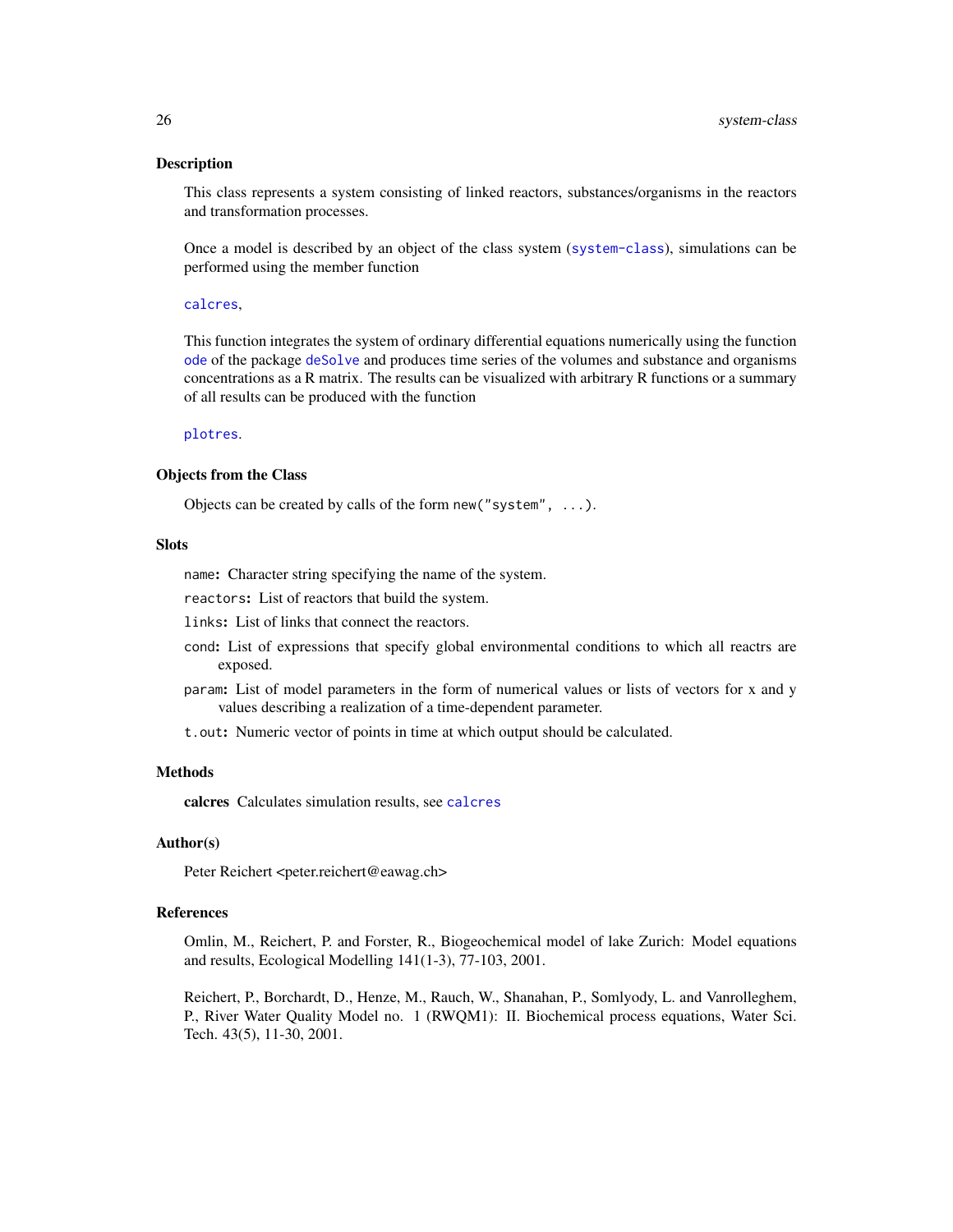<span id="page-26-0"></span>Reichert, P. and Schuwirth, N., A generic framework for deriving process stoichiometry in environmental models, Environmental Modelling & Software, 25, 1241-1251, 2010.

Soetaert, K., Petzoldt, T., and Woodrow Setzer, R. Solving differential equations in R: Package deSolve. Journal of Statistical Software, 33(9), 2010.

Soetaert, K., Cash, J., and Mazzia, F. Solving Differential Equations in R. Springer, Heidelberg, Germany. 2012.

#### See Also

[process-class](#page-17-1), [reactor-class](#page-22-1), [link-class](#page-12-1), [calcres](#page-5-1), [plotres](#page-14-1).

```
# Definition of parameters:
# =========================
param \leq list(k.gro.ALG = 1, # 1/d
               k.gro. ZOO = 0.8, # m3/gDM/d<br>k. death.ALG = 0.4, # 1/dk.death.ALG = 0.4,
               k. death. Z00 = 0.08, # 1/dK.HPO4 = 0.002, # gP/m3Y.ZOO = 0.2, # gDM/gDM
               alpha.P.ALG = 0.002, # gP/gDMA = 8.5e+006, # m2
               h.epi = 4, # m
               0. in = 4, # m3/sC.ALG.ini = 0.05, # gDM/m3C.ZOO.ini = 0.1, # gDM/m3<br>C.HPO4.ini = 0.02, # gP/m3
               C.HPO4.ini = 0.02,C.HPO4.in = 0.04 # gP/m3
# Definition of transformation processes:
# =======================================
# Growth of algae:
# ----------------
gro.ALG < -new(Class = "process",name = "Growth of algae",
               rate = expression(k.gro.ALG
                                  *C.HPO4/(K.HPO4+C.HPO4)
                                  *C.ALG,
               stoich = list(C.ALG = expression(1), # gDM/gDM
                            C.HPO4 = expression(-alpha.P.ALG))) # gP/gDM
# Death of algae:
# ---------------
death.ALG <- new(Class = "process",
               name = "Death of algae",
```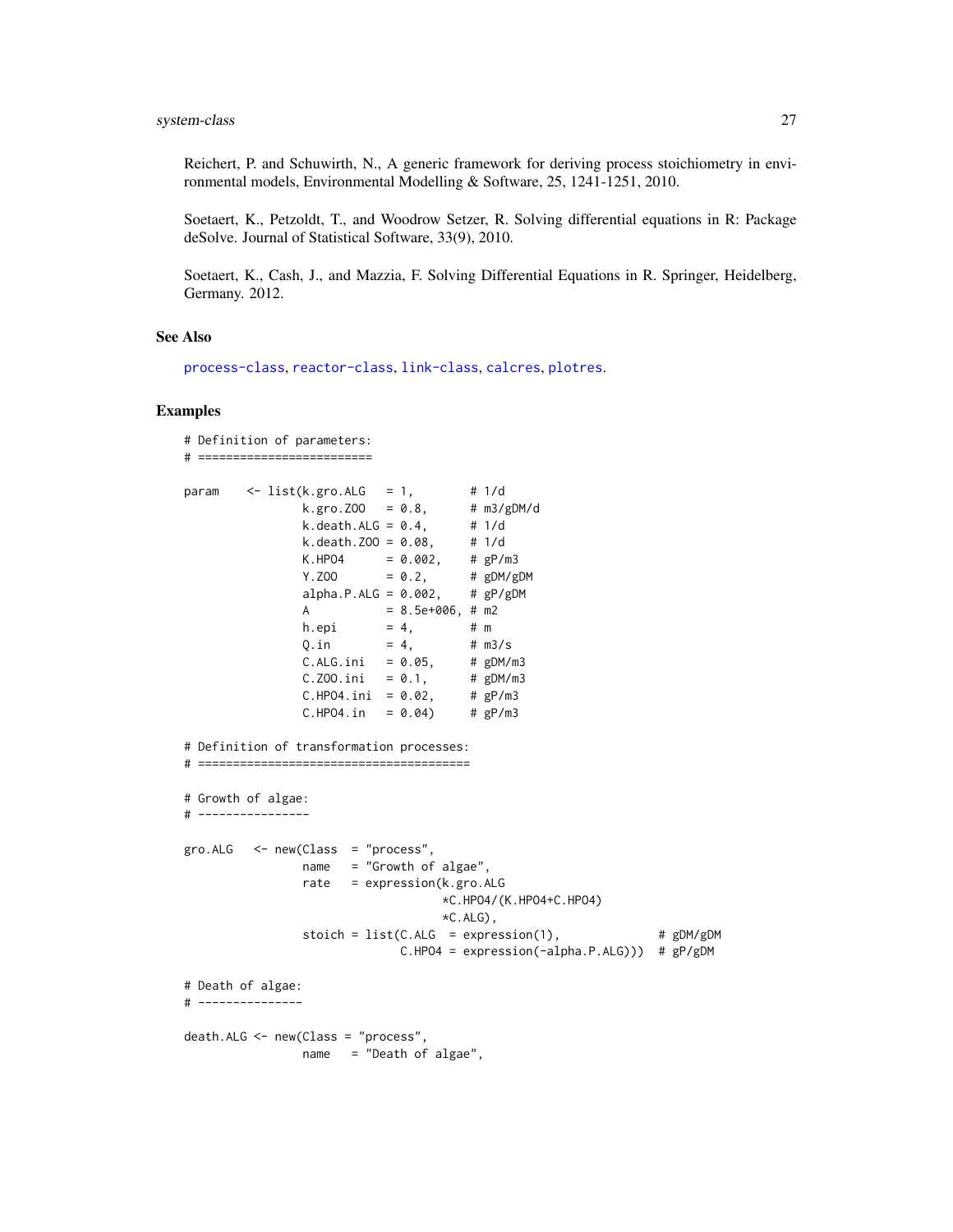```
rate = expression(k.death.ALG*C.ALG),
               stoich = list(C.ALG = expression(-1))) # gDM/gDM# Growth of zooplankton:
# ----------------------
gro. Z00 < - new(Class = "process",name = "Growth of zooplankton",
               rate = expression(k.gro.ZOO
                                *C.ALG
                                *C.ZOO),
               stoich = list(C.Z00 = expression(1), # gDM/gDMC.ALG = expression(-1/Y.Z00)) # gP/gDM# Death of zooplankton:
# ---------------------
death.ZOO <- new(Class = "process",
               name = "Death of zooplankton",
               rate = expression(k.death.ZOO*C.ZOO),
               stoich = list(C.Z00 = expression(-1))) # gDM/gDM# Definition of reactor:
# ======================
# Epilimnion:
# -----------
epilimnion <-
  new(Class = "reactor",
      name = "Epilimnion",
      volume.ini = expression(A*h.epi),
      conc.pervol.ini = list(C.HPO4 = expression(C.HPO4.ini), # gP/m3
                           C.ALG = expression(C.ALG.ini), # gDM/m3C.Z00 = expression(C.Z00.ini)), # gDM/m3inflow = expression(Q.in*86400), # m3/dinflow.conc = list(C.HPO4 = expression(C.HPO4.in),C.ALG = 0,C.Z00 = 0,
      outflow = expression(Q.in*86400),
      processes = list(gro.ALG,death.ALG,gro.ZOO,death.ZOO))
# Definition of system:
# =====================
# Lake system:
# ------------
system <- new(Class = "system",
            name = "Lake",
            reactors = list(epilimnion),
            param = param,
            t.out = seq(0, 365, by=1))
```